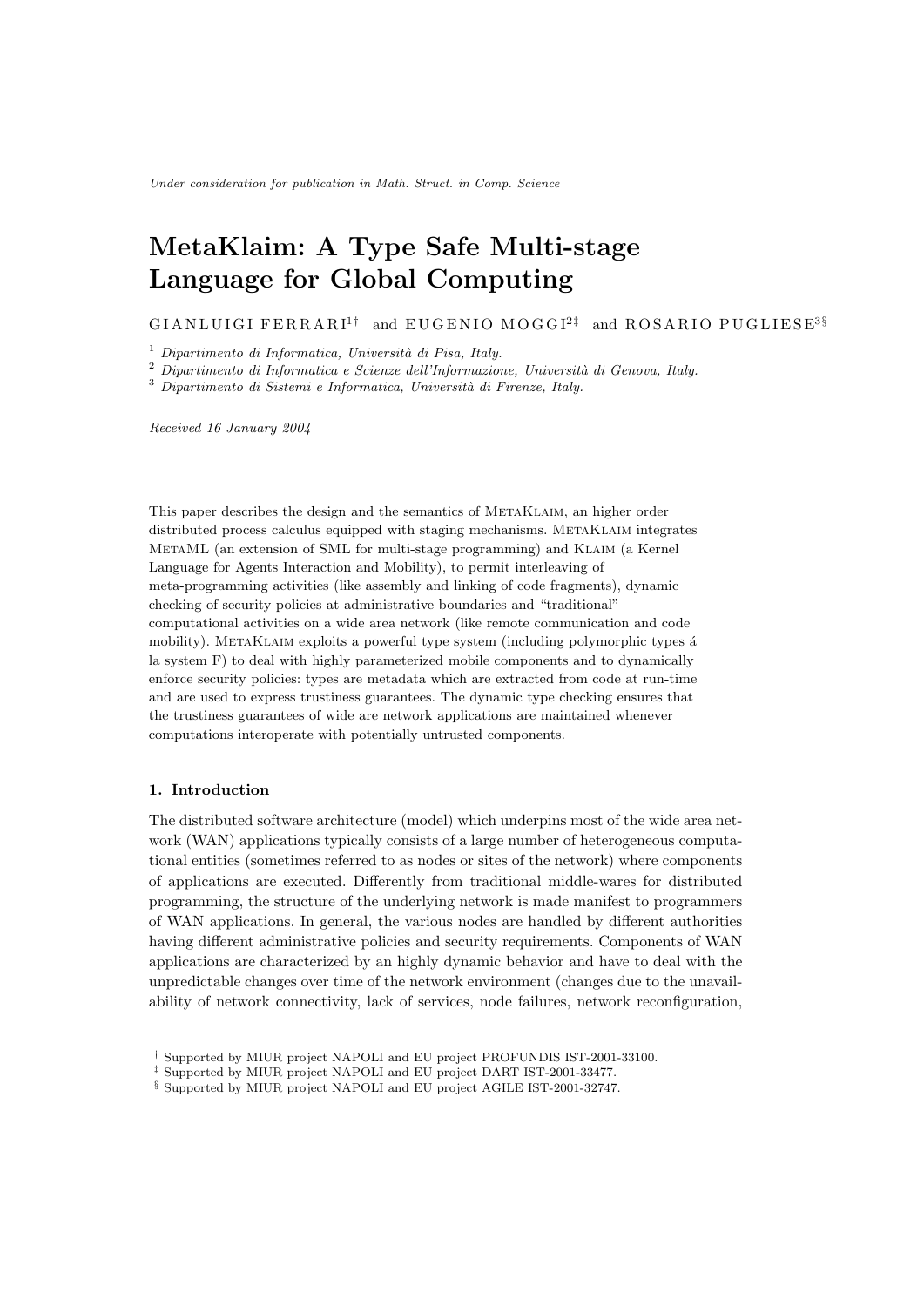and so on). Moreover, nomadic or mobile components must be designed to support heterogeneity and interoperability because they may detach from a node and re-attach later on a different node. We refer to (FPV98) and (Car99) for comprehensive analysis of issues related to WAN applications.

The problems associated with the development of WAN applications have prompted the study of the foundations of programming languages with advanced features including mechanisms for code and agent mobility, for managing security, and for coordinating and monitoring the use of resources. Several foundational calculi have been proposed to tackle most of the phenomena related to WAN programming. We mention the Distributed Join-calculus (FGL+96), KLAIM (DFP98), the Distributed  $\pi$ -calculus (HR01), the Ambient calculus (CG00a), the Seal calculus (VC99), and Nomadic Pict (SW00). All these foundational models encompass a notion of location to reflect the idea of administrative domains: computations at a certain location are under the control of a specific authority. In other words, they focus on the spatial dimension (which is often referred to as network awareness) of WAN programming.

In a WAN setting no central authority can define and enforce policies which regulate accesses to network resources. Moreover, components of applications should be designed to be executed and interoperate with potentially malicious components. The advent of safe programming languages such as Java and  $C\sharp$  has led to the definition of strong type systems which can be effectively exploited to rule out a variety of security bugs. Notice that the use of a typed intermediate code has come into prominence in the last few years (e.g. the Java Bytecode or the Microsoft Intermediate Language). However, static type checking cannot detect all potential security holes. Current run-time environments exploit some mechanisms (e.g. see (SMH00; Sch00; FBF99)), like reference monitors and certifying compilers, to dynamically check security properties which cannot be enforced either statically or at linking time. Dynamic enforcing of security checks increases the security level of WAN applications, because it permits to identify those portions of applications code that are potentially untrusted, and can support the revocation of previously granted permissions to partially trusted code. Moreover, components of WAN applications are often developed and maintained by different providers/principals and may be downloaded and linked together "on demand". Hence, the run-time system may interleave computational activities with meta-programming activities, such as dynamic linking, assembling and customization of components, that permit to reconfigure the application without having to restart it. In fact, the interest towards formally understanding dynamic linking (and separate compilation) is witnessed by several papers that have recently tackled the problem (Car97a; MG99; HWC00; Dro00; HW00; Sew01). To sum up, dynamic enforcement of security properties together with dynamic assembling and customization of components make the temporal dimension of WAN programming.

The spatial and the temporal dimensions of WAN programming have been studied at considerable depth but in isolation, and their interplay has not been properly formalized and understood, yet. This paper proposes a foundational model which integrates the spatial and temporal aspects of WAN programming. We have abstracted the basic features of the problem in a calculus having primitives for programming processes which may migrate among nodes, and primitives which support fine-grain control on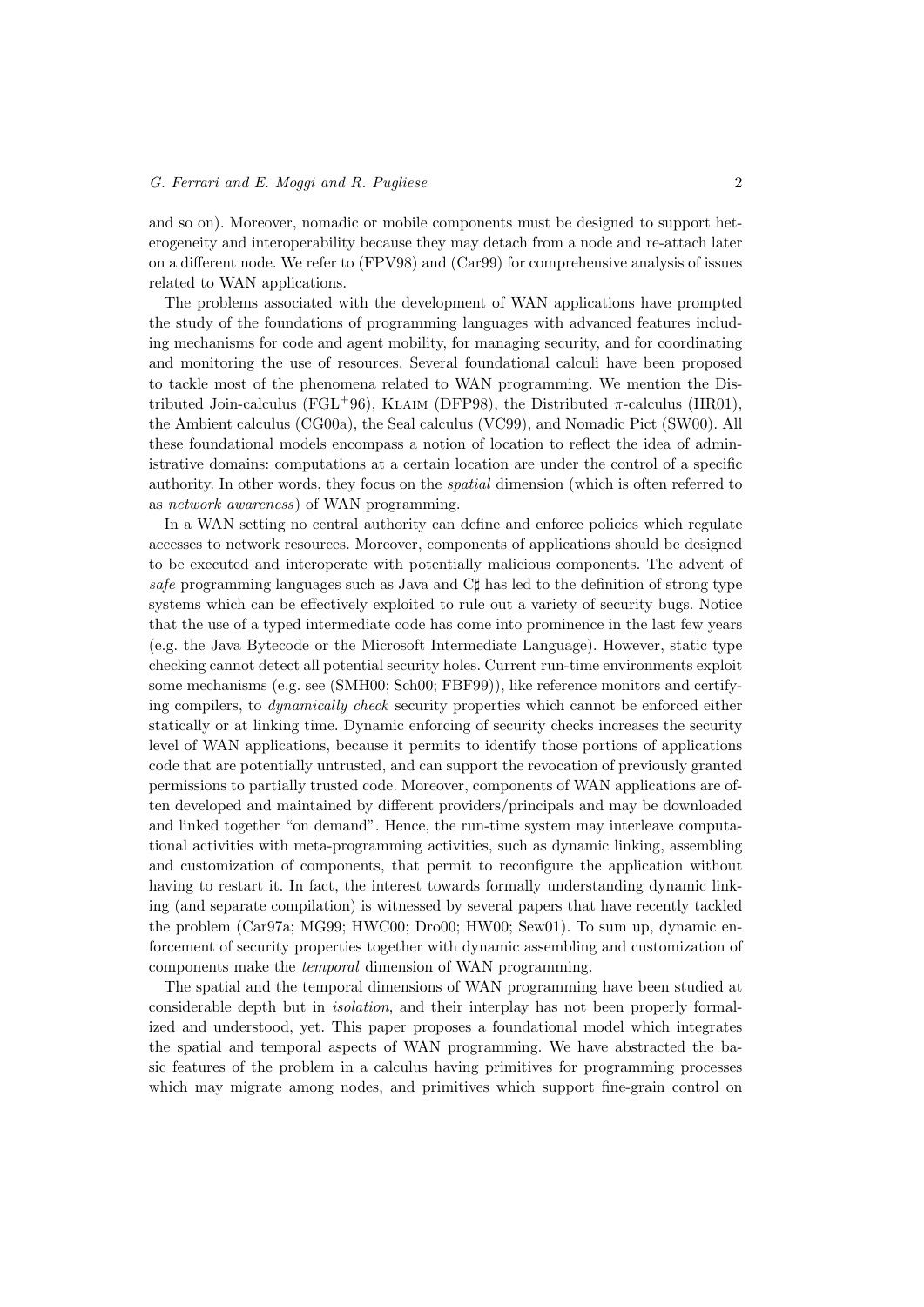dynamic linking of components and dynamic checking of security policies. Our calculus, called MetaKlaim, builds on Klaim (DFP98; KHP98; DFPV00) and MetaML (TS97; She99; TS00; MHP00). Klaim (Kernel Language for Agents Interaction and Mobility) is an experimental language, inspired by the Linda coordination model (Gel85; CG89), specifically designed to model and to program WAN applications by exploiting distribution and mobility. METAML supports staging constructs for meta-programming and most features of SML. It is ideal for describing customization and combination of software components, since the staging constructs have the same status of the other programming constructs.

MetaKlaim takes the form of an higher-order distributed process calculus where staging handles naturally typed code. The calculus is designed around the following ingredients:

- Localities and code mobility to deal with the spatial dimension of WAN programming;
- Polymorphic types a la system F to deal with highly parameterized mobile components;
- Types, namely metadata extracted at run-time from potential untrusted code, to dynamically enforce security policies;
- Staging and meta-programming constructs (a la METAML) to link, specialize, adapt, run and reconfigure mobile components by taking advantage of run-time type information.

In this paper we introduce the operational semantics of METAKLAIM. To our knowledge, this is the first semantics for a general-purpose higher order distributed process calculus with staging constructs. The operational semantics performs dynamic type checking of untrusted code, thus the trustness guarantees of wide are network applications are maintained, even when they interoperate with potentially untrusted components. Moreover, the type system of METAKLAIM and the dynamic type checking can ensure *local* Type Safety, i.e. type safety of just that part of the net we want to control.

The rest of the paper is organized as follows: Section 2 gives further motivations for our work; Section 3 presents the syntax of MetaKlaim and discusses the main linguistic design choices; Section 4 and 5 introduce a type system and define the operational semantics for METAKLAIM; Section 6 states and demonstrates the type safety result; Section 7 gives a few examples of distributed and mobile code applications; Section 8 presents some comparisons with related work; finally, Section 9 draws some conclusions and discusses directions for further work.

## 2. Further Motivations

Current software technologies emphasize the notion of components as the key idiom to control the design and the development of applications. Ideally, programmers should design and build applications by combining and integrating together (pre-existing) components. To support this simple idea, programming languages should provide mechanisms to link and specialize components. In other words, components are assumed to be *generic* and *pluggable* to other components to achieve the required functionalities.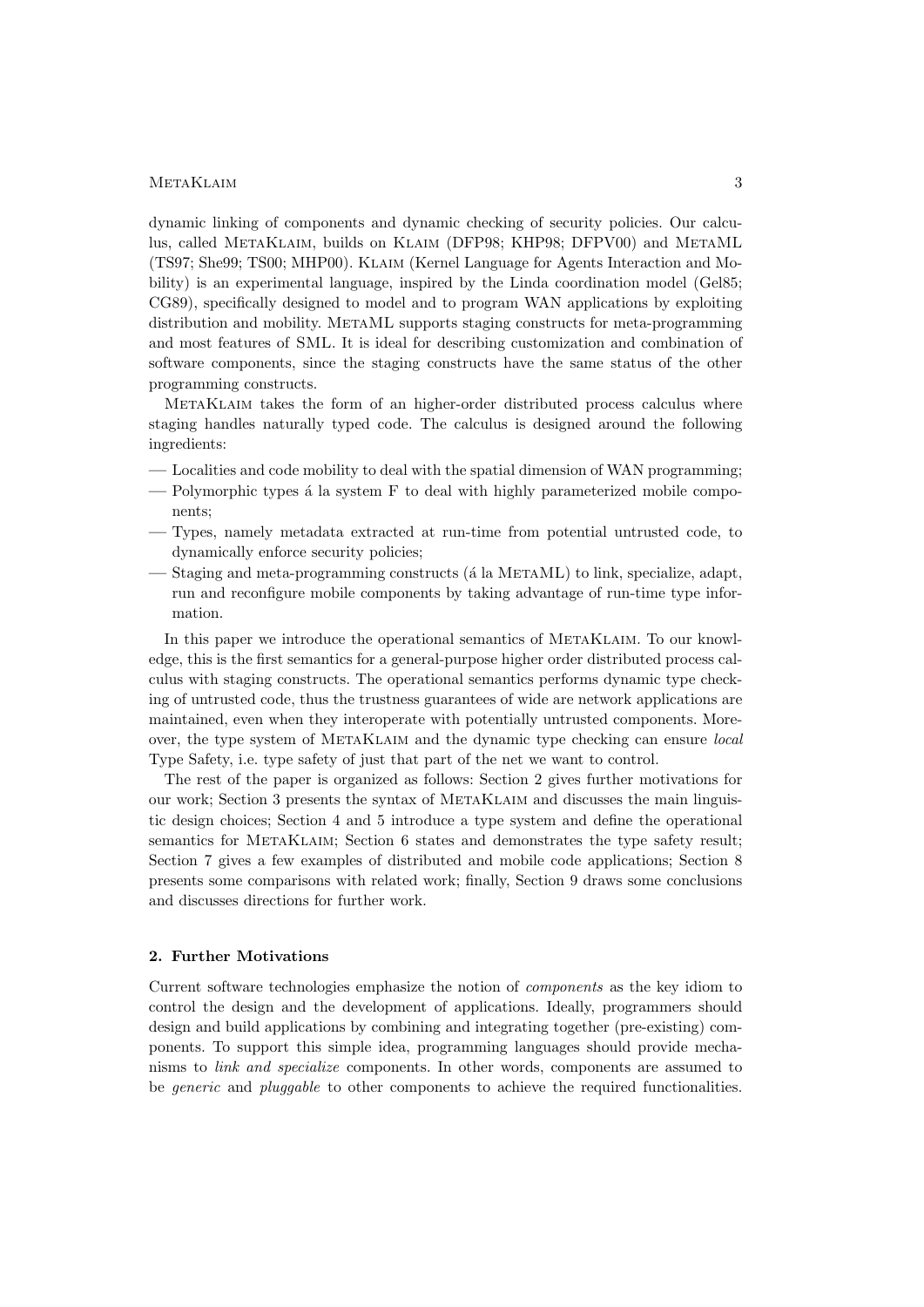Modern operating systems and programming languages (such as Java) include dynamic linking mechanisms as a fundamental part of their run time environment. COM (Cor01) and Java Beans (Mic02) support component updating: run-time type checking is used to determine what versions of components are available.

Components often embody facilities to specialize their structure and generate efficient code once the parameters of the components have been provided. These components are called *generative* (EC00). An illustrative example is given by  $C++$  template mechanisms and template metaprogramming (MS96). Multi-stage programming languages have been proposed for writing generative components. For instance, (KCC00) presents several examples of components, described as higher-order macros in a functional meta-language similar to METAML.

The execution cycle of component-based programming (that is characterized by the ability of integrating components into applications) consists of

- 1 Finding the required components;
- 2 Linking and specializing components;
- 3 Running the application assembled from components.

The advent of network technologies introduces new phenomena: components are available on the net and are managed (and provided) by different authorities. The use of components in a WAN environment raises a number of interesting issues. First, given the heterogeneity of the environment net components should be highly portable: components could be used anywhere but require some services to behave properly (i.e. services are used to adapt components to a variety of infrastructures). Functional abstraction is not enough for expressing the desirable forms of parametrization. Also a limited form of polymorphism, like that supported by SML, appears inadequate. Second, security should be ensured: components downloaded from different authorities have different security requirements, and they should be executed within different run-time environments. Third, dynamic adaptability should be ensured: WAN applications are highly dynamic and can reconfigure their structure and their components at run-time to respond to dynamic changes of the network environment.

Thus, in the case of WAN programming, the execution cycle of components includes additional steps and becomes:

- 1 Downloading generic components;
- 2 Adapting components to the local infrastructure and the local execution environment;
- 3 Fixing the loading and specialization policies according to local requirements;
- 4 Monitoring the execution of the assembled application;
- 5 Reconfiguring the application and its policies whenever the network environment changes.

The refined execution cycle (we will call it the *network cycle*), also applies to *nomadic* (mobile) applications: it suffices to substitute the *Download* step with a  $MoveTo$  step. This is important because it has been widely acknowledged that mobility (FPV98; RPM00) provides a suitable abstraction to design and implement WAN applications. In particular, the usefulness of mobility emerges when developing both applications for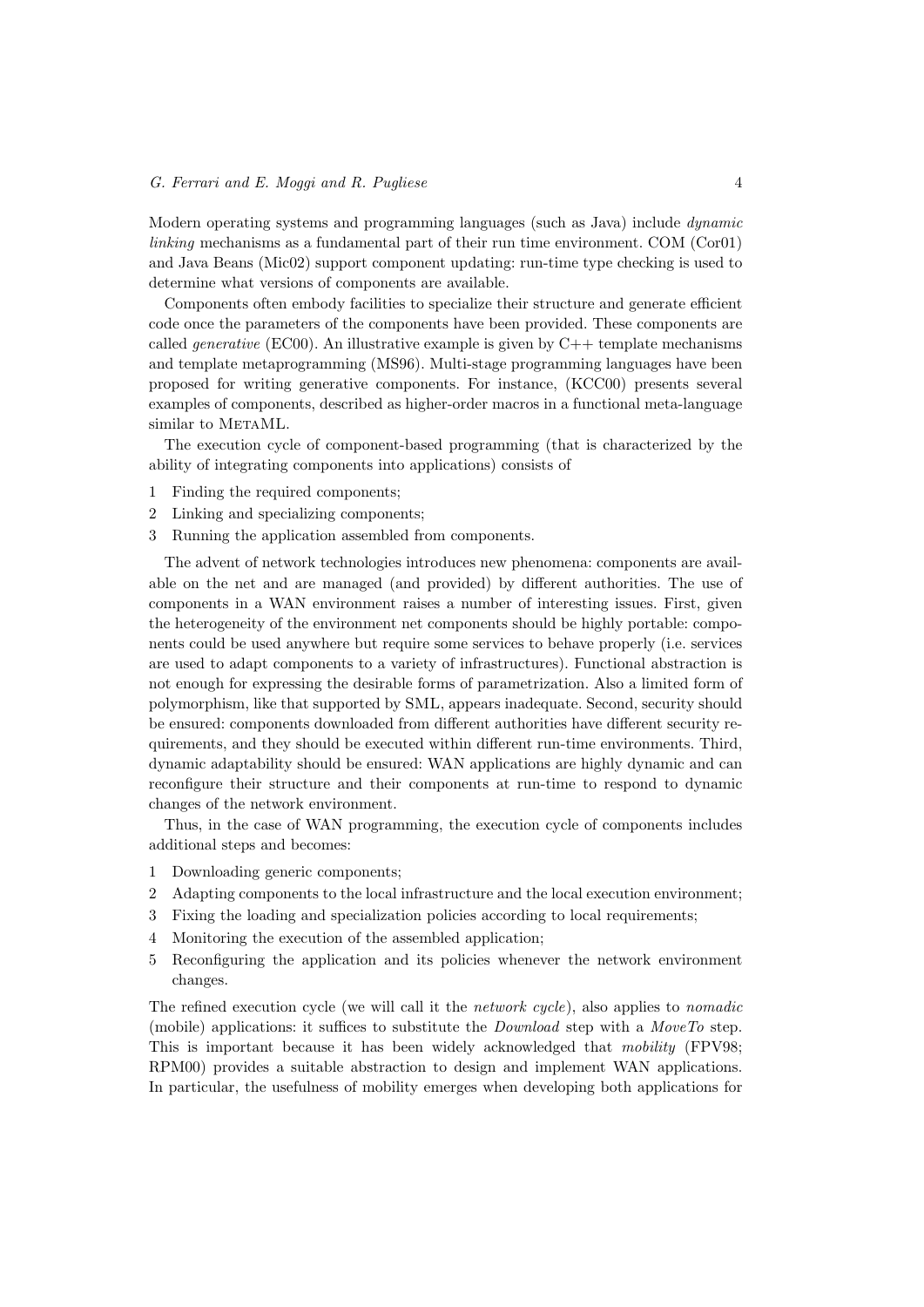devices with intermittent access to the network, and network services having different access policies.

Current technologies provide solutions only to some of the issues discussed above. For instance, in the Java programming language heterogeneity is handled through bytecode interpretation. Permissions, grants and stack inspection handles dynamic check of possibly untrusted code. C $\sharp$  generics account for highly parameterized generic components (KS01). The .NET architecture supplies a programming technology embodying general facilities for handling heterogeneity and orchestration of WEB services.

# 3. MetaKlaim

This section introduces METAKLAIM, a foundational multi-stage calculus specifically designed to model both the spatial and temporal aspects of global computing. METAKLAIM extends system F (Gir72; Rey74) with primitives from KLAIM and METAML: KLAIM's primitives permit to model the spatial aspects of distributed concurrent applications, including code mobility, while the staging annotations of METAML provide a fine-grain control of the temporal aspects.

## Notation 3.1 (Notations and Conventions used throughout the paper).

- m, n range over the set N of natural numbers. Furthermore,  $m \in N$  is identified with the set  $\{i \in \mathbb{N} | i < m\}$  of its predecessors.
- Syntactic equivalence, written  $\equiv$ , is  $\alpha$ -conversion. FV $(e)$  is the set of free variables in e. If  $E$  is a set of syntactic entities, then  $E_0$  indicates the set of entities in  $E$  without free variables.
- $\bar{e}$  ranges over finite sequences of e.  $|\bar{e}|$  is the number of elements in the sequence  $\bar{e}$ .  $\bar{e}_1$ ,  $\bar{e}_2$ denotes the concatenation of the sequences  $\bar{e}_1$  and  $\bar{e}_2$  (and similarly for sequences  $\Gamma_1$ and  $\Gamma_2$  of declarations).  $\bar{e}: t$  is a shorthand for  $e_i : t$  for each  $e_i$  in the sequence  $\bar{e}$ .
- $-\rho$  ranges over substitutions, i.e. functions (with finite domain) mapping variables to terms (or types). Ø is the empty substitution,  $x := e$  is the substitution mapping x to e, and  $\rho_1, \rho_2$  denotes the union of two substitutions (with disjoint domains).  $e[\rho]$ is the result (modulo  $\alpha$ -conversion) of applying the substitution  $\rho$  to  $e$ .
- $-\mu(A)$  is the set of multisets with elements in A, and  $\forall$  is multiset union.
- Given a BNF  $e := P_1 \mid ... \mid P_m$ , we write  $e + P_{m+1} \mid ... \mid P_{m+n}$  as a shorthand for the extended BNF  $e := P_1 \mid \ldots \mid P_{m+n}$ .  $\Box$

From Klaim (DFP98; KHP98; DFPV00) we borrow the computational paradigm, which identifies processes as the basic units of computation, and nets, i.e. collections of nodes, as the coordinators of process activities. Each node has an address, called locality, and consists of a process component and a tuple space (TS), i.e. a multi-set of tuples. Processes communicate asynchronously via TSs. The types of METAKLAIM include the types  $L$  and  $(t_i | i \in m)$  of localities and tuples, but not a type of processes, because process actions can be performed by terms of any type. In MetaKlaim the primitives of Klaim take the following form:

<sup>—</sup> spawn(e) activates a process (obtained from e) in a parallel thread.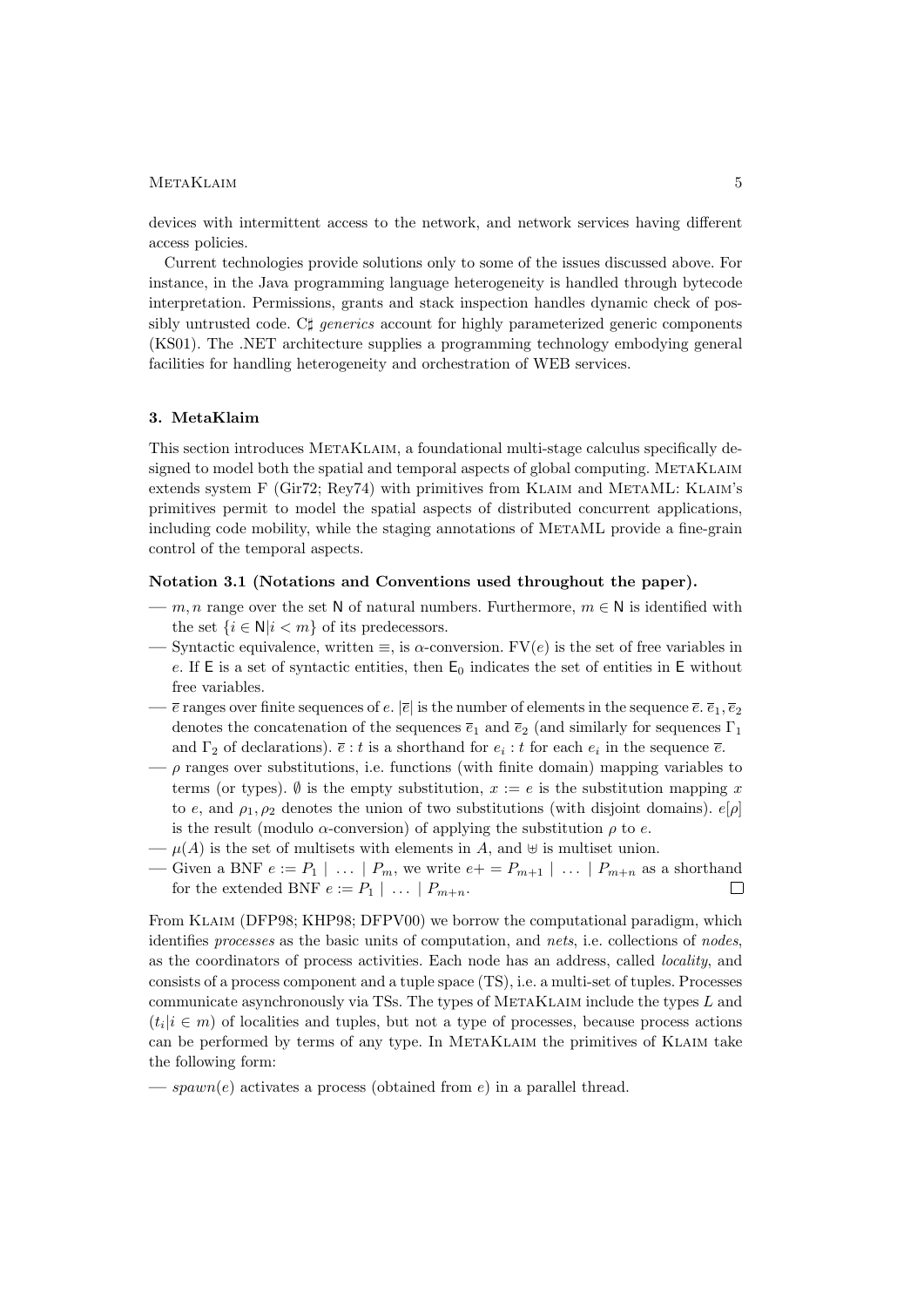- $new(e)$  creates a new locality l, activates a process (obtained from e) at l, and returns l.
- *output*(*l*, *e*) adds the value of *e* to the TS at *l* (*output* is non-blocking).
- $-$  input(l,  $(p_i \Rightarrow e_i | i \in m)$ ) accesses the TS located at l for gathering data. The input operation checks each pattern  $p_i$  and looks in the TS at l for a matching value v. If such a  $v$  exists, it is removed from the TS, and the variables  $x!t$  declared in the matching pattern  $p_j$  are replaced within  $e_j$  by the corresponding values in v. If no matching tuple is found, the operation is suspended until one becomes available (thus input is a blocking operation). Notice that input exploits dynamic type-checking (namely a matching v must be consistent with the types attached to variables declared in a pattern).

**Remark 3.2.** In KLAIM there is a primitive  $eval(l, e)$  for activating a process at a remote locality l. This primitive is used for asynchronous process mobility, but it has not been included in METAKLAIM for the following reasons:

- eval relies on dynamic scoping (a potentially dangerous mechanism), which is not available in MetaKlaim, since in a functional setting one can use (the safer mechanism of) parametrization.
- with *eval* a node may activate a process on another node, but the target node has no control over the incoming process. This can be a source of security problems. In particular, Local Type Safety (see Theorem 6.2) fails, if eval would be added.

In METAKLAIM process mobility occurs only by "mutual agreement", i.e. a (sending) node can output a process abstraction in any TS, but the abstraction becomes an active process only if (a process at) another (receiving) node input it. Higher-order remote communication between nodes, like that provided by Klaim, is essential to implement this form of mobility. П

From METAML (TS97; She99; TS00; MHP00) we borrow the types  $\langle t \rangle$  for code with potentially unresolved links (represented by dynamic variables), the stratification into levels of declarations (level  $n > 0$  for dynamic variables) and evaluation (level  $n > 0$  for symbolic evaluation), and the following staging annotations:

- Brackets  $\langle e \rangle$  constructs code representing the program fragment obtained by the symbolic evaluation of e, e.g.  $\langle 2+x \rangle$  is a value of type  $\langle \text{nat} \rangle$  representing the fragment  $2 + x$ , where x is a *dynamic* variable.
- *Escape*  $\tilde{e}$  returns the program fragment represented by code e. During symbolic evaluation Escape is used for splicing program fragments into bigger programs, e.g.  $\langle \lambda x.1 + \tilde{\lambda} \langle 2 + x \rangle \rangle$  evaluates to  $\langle \lambda x.1 + 2 + x \rangle$ .
- Cross-stage persistence % permits to use the value of e at a higher level, e.g.  $\sqrt{\%}(1 +$  $1) + x$  evaluates to  $\langle \%2 + x \rangle$ . Notice that  $\langle \langle (1 + 1) \rangle$  and  $\langle (1 + 1) \rangle$  have the same type, but their symbolic evaluation is different: the first evaluates to %2, while the second evaluates to  $1 + 1$ .
- $run(e)$  executes the program represented by code e, e.g.  $run(1 + 1)$  evaluates to 2.

Remark 3.3. In MetaML it is possible to evaluate under (dynamic) lambda. This feature is essential for allowing arbitrary interleaving of code generation and normal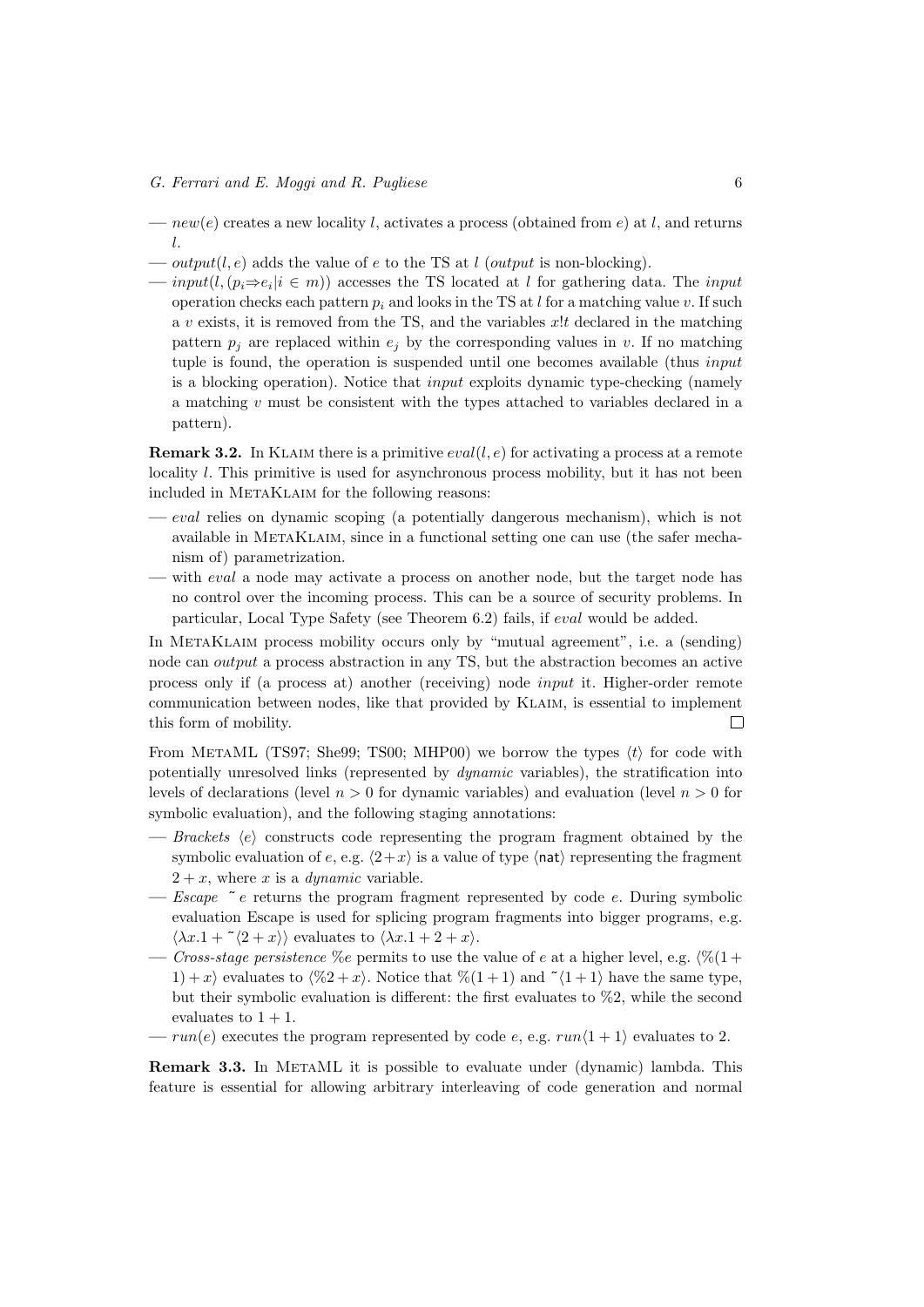```
— Types t \in \mathsf{T} ::= X \mid L \mid t_1 \rightarrow t_2 \mid (t_i | i \in m) \mid \langle t \rangle \mid \forall X \cdot t \mid U \Rightarrow t— Contexts \Gamma \in \mathsf{Ctx} ::= \emptyset \mid \Gamma, X^n \mid \Gamma, x : t^n— Terms e \in \mathsf{E} ::= x \mid l \mid \lambda x : t.e \mid e_1 \mid e_2 \mid \text{fix } x : t.e \mid (e_i \mid i \in m) \mid \pi_i \mid e \mid op \mid e_i| \langle e \rangle |^*e | \%e | \Lambda X.e | e\{t\} | (mr_i|i \in m) with m > 0Patterns p \in \mathsf{P} ::= x!t \mid x = e \mid (p_i | i \in m)Match Rules mr ::= p \Rightarrow e
```
Fig. 1. Syntax of types and terms

computation, but it may cause new forms of improper run-time behavior, that do not arise in traditional programming languages:

- execution of code with unresolved links, e.g. the evaluation of  $\langle \lambda x. \tilde{r}(run \langle x \rangle; \ldots) \rangle$  will attempt to evaluate  $run(x)$ , before the dynamic variable x gets bound to a value.
- extrusion of a value with free dynamic variables from the scope of the binding lambda, e.g. the evaluation of  $\langle \lambda x. \tilde{\;} (output(l,\langle x \rangle); \ldots) \rangle$  will output  $\langle x \rangle$  in the TS located at l, thus loosing the connection with the binding lambda.

In a statically typed language these improper behaviors can be prevented by a more sophisticated type system, e.g. (CMS02) exploits closed types. For a language with dynamic type-checking, like MetaKlaim, we prefer to keep the type system simple (the cost of type checking is linear in the size of the term). The trade-offs are a run-time overhead on local operations (linear in the size of their operands) for checking the absence of unresolved links or scope extrusion, and run-time exceptions  $exn$  raised when a check detects  $\Box$ a problem.

Figure 1 summarizes the syntax of METAKLAIM, which uses the following primitives categories

- a numerable set XT of *type variables*, ranged over by  $X, \ldots;$
- a numerable set  $X$  of *term variables*, ranged over by  $x, \ldots;$
- a numerable set L of *localities*, ranged over by  $l, \ldots;$
- a finite set  $Op = \{spam, new, output, input, run\}$  of local operations, ranged over by op.

The syntax of METAKLAIM can be explained in terms of system  $F$ , KLAIM and METAML.

- From system F we borrow functional types  $t_1 \rightarrow t_2$ , abstraction  $\lambda x : t.e$  and application  $e_1$   $e_2$ , and polymorphic types  $\forall X.t.$  type abstraction  $\Lambda X.e$  and instantiation  $e\{t\}.$
- From KLAIM we borrow localities l of type L, tuples  $(e_i | i \in m)$  of type  $(t_i | i \in m)$ , and the construct  $(p_i \Rightarrow e_i | i \in m)$  of type  $U \Rightarrow t$ , which performs pattern matching and dynamic type-checking on untrusted values deposited in tuple spaces (in Klaim this construct is bundled with the input primitive); the primitives spawn, new, output and input are among the local operations Op.
- From METAML we borrow code types  $\langle t \rangle$ , and the staging annotations brackets  $\langle e \rangle$ . escape  $\tilde{e}$ , and cross-stage persistence  $\%e$ ; run is among the local operations Op.
- Finally, we have recursive definitions fix  $x : t.e$  and projections  $\pi_i e$ .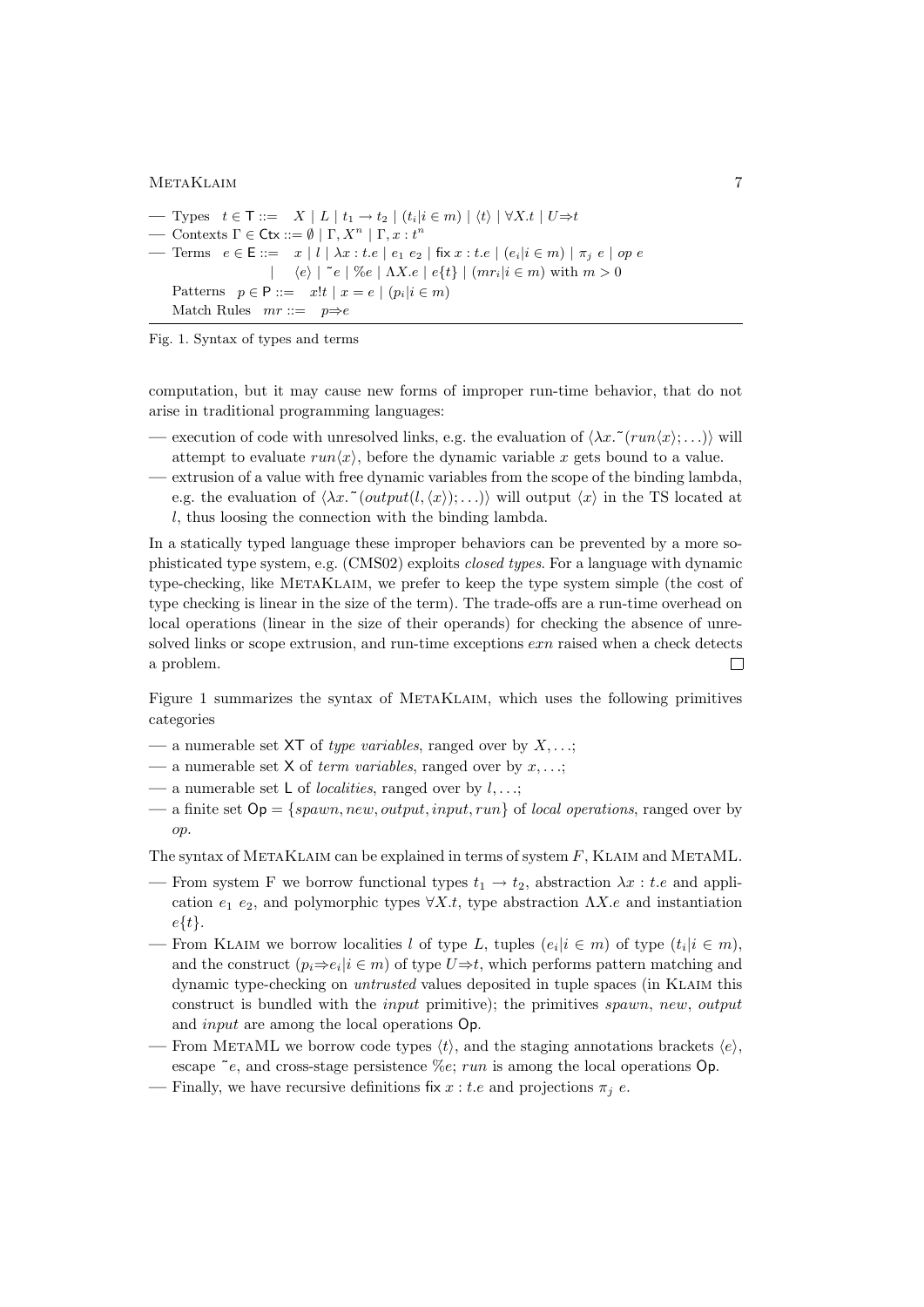In METAKLAIM, we perform a dynamic type check, when we input an untrusted value from a tuple space, in order to ensure some trustiness guarantees. The type system of MetaKlaim is relatively simple, and the guarantees we can express are limited. For instance, we cannot express constrains on the computational effects of a term, such as the ability to spawn new threads or to perform input/output. We circumvent this limitation of the type system by allowing only the input of global values.

**Definition 3.4.** A term  $e \in \mathsf{E}_0$  is global  $\iff$  it has no occurrences of *local* operations  $op \in \mathsf{Op}.$ 

Thus the only way we can turn a global value  $v$  into a process (interacting with its environment) is by passing some local operations (possibly in customized form), in other words  $v$  must be a higher-order abstraction representing processes parameterized w.r.t. customized local operations. Even if we improve the expressiveness of type system by adding effects, there is still a need to consider processes parameterized w.r.t. customized local operations, and this parameterization will require also effect polymorphism (besides type polymorphism).

Remark 3.5. The use of dynamic type dispatching in a distributed polymorphic programming language has been strongly advocated in (Dug99). For simplicity, we have chosen not to include dynamic type dispatching in METAKLAIM, but it would be a very appropriate extension. However, one may wonder whether  $input(x!t\Rightarrow e)$  of METAKLAIM is semantically equivalent to typecase  $\overline{\ }$  of  $(x : t)$  of (ACPP91; ACPR95). In fact, they are different! To simplify the comparison we consider a type  $U$  of untrusted values, and replace the *input* primitive with a construct check  $\Box$  against  $(x!t)e$ .

— The type U of untrusted values has the following introduction and elimination rules  $\Gamma \vdash$  $\Gamma \vdash v : U \quad \Gamma, x : t \vdash e : t$ 

 $\boxed{\Gamma \vdash u(e) : U}$  $\Gamma \vdash$  check v against  $(x : t)e : t$ 

the reduction semantics is check  $u(v)$  against  $(x : t)e \longrightarrow e[x := v]$  provided  $\emptyset \vdash v : t$ , thus at run-time we have to check that  $v$  has type  $t$  (in the empty context).

— In (ACPP91; ACPR95) the type D of dynamics has similar introduction and elimination rules (provided we do not consider pattern variables in types)

 $\Gamma \vdash e : t$  $\Gamma \vdash d(e : t) : D$  $\Gamma \vdash v : D \quad \Gamma, x : t \vdash e : t$  $\Gamma \vdash$  typecase v of  $(x : t)e : t$ 

the reduction semantics is typecase  $d(v : t')$  of  $(x : t)e \longrightarrow e[x := v]$  provided  $t' \equiv t$ , thus at run-time we only need to check equality of types.

Therefore, the two mechanisms accomplish different useful tasks. For instance, if we have an untrusted dynamic value  $u(d(v : t))$ , we must first check that  $d(v : t) : D$  (or equivalently that  $v : t$ , and only then we can compare t with other types to decide how to use v safely.  $\Box$ 

## 4. Type System

The type system derives judgments of the following forms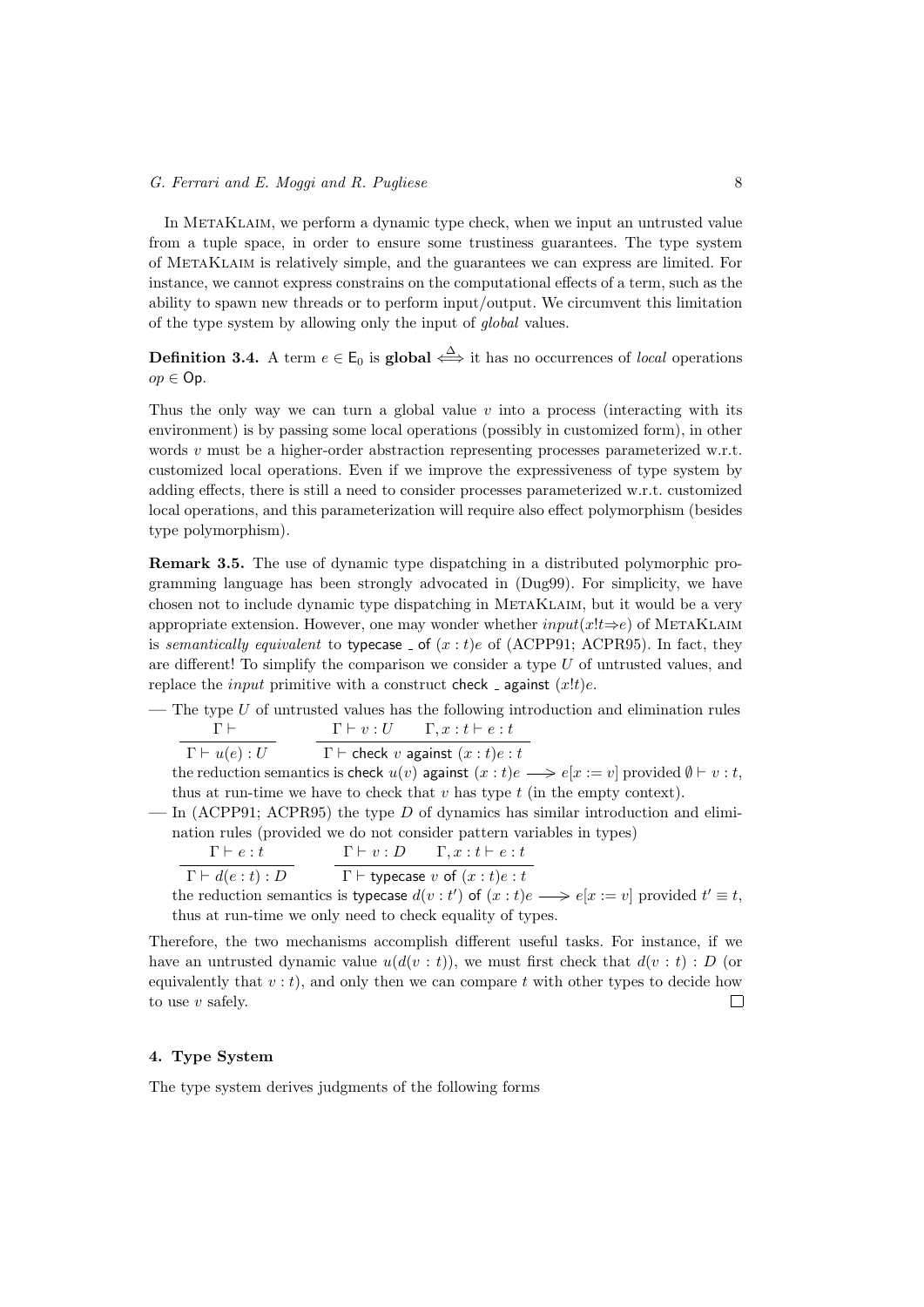$$
\frac{\Gamma\vdash}{\emptyset\vdash} \qquad \frac{\Gamma\vdash}{\Gamma, X^n \vdash} \qquad X \text{ fresh} \qquad \frac{\Gamma\vdash_n t}{\Gamma, x : t^n \vdash} \qquad x \text{ fresh}
$$
\n
$$
X \frac{\Gamma\vdash}{\Gamma\vdash_n X} \qquad X^m \in \Gamma \text{ and } m \leq n \qquad L \qquad \frac{\Gamma\vdash}{\Gamma\vdash_n L} \qquad \rightarrow \frac{\Gamma\vdash_n t_1 \quad \Gamma\vdash_n t_2}{\Gamma\vdash_n t_1 \rightarrow t_2}
$$
\n
$$
(\text{.) } \frac{\Gamma\vdash_n t_i \quad i \in m}{\Gamma\vdash_n (t_i | i \in m)} \qquad \langle \text{.) } \frac{\Gamma\vdash_{n+1} t}{\Gamma\vdash_n (t_i)} \qquad \forall \frac{\Gamma, X^n \vdash_n t}{\Gamma\vdash_n \forall X.t} \qquad U \Rightarrow \frac{\Gamma\vdash_n t}{\Gamma\vdash_n U \Rightarrow t}
$$
\n
$$
\text{var } \frac{\Gamma\vdash}{\Gamma\vdash_n x : t} \qquad x : t^n \in \Gamma \qquad \text{loc} \qquad \frac{\Gamma\vdash}{\Gamma\vdash_n l : L} \qquad \text{fun } \frac{\Gamma, x : t_1^n \vdash_n e : t_2}{\Gamma\vdash_n \forall x : t_1 \cdot t_1 \rightarrow t_2}
$$
\n
$$
\text{app } \frac{\Gamma\vdash_n e_1 : t_1 \rightarrow t_2 \quad \Gamma\vdash_n e_2 : t_1}{\Gamma\vdash_n e_1 e_2 : t_2} \qquad \text{fix } \frac{\Gamma, x : t^n \vdash_n e : t}{\Gamma\vdash_n \text{fix } x : t_1 \cdot t_1 \rightarrow t_2}
$$
\n
$$
\text{tuple } \frac{\Gamma\vdash}{\Gamma\vdash_n (e_i | i \in m) : (t_i | i \in m)} \qquad \text{proj } \frac{\Gamma\vdash_n e : (t_i | i \in m)}{\Gamma\vdash_n \text{fix } x : t_1 \cdot t_1 \rightarrow t_2}
$$
\n
$$
\text{spam } \frac{\Gamma\vdash_n e : (\text{.)} \rightarrow t}{\Gamma\vdash_n \text{spam } e : (0)} \qquad \text{new } \frac{\Gamma\vdash_n e : L \rightarrow t}{\Gamma\vdash_n \text{new } e : L} \qquad \text{input
$$

Fig. 2. Type System

—  $\Gamma \vdash$  , i.e.  $\Gamma$  is a well-formed context

—  $\Gamma \vdash_n t$ , i.e. t is a well-formed type at level  $n \geq 0$ 

—  $\Gamma \vdash_n e : t$ , i.e. e is a well-formed term of type t at level  $n \geq 0$ 

Levels are typical of multi-level languages (like  $\lambda^{\circ}$  of (Dav96)). In a dynamically typed multi-stage language, like MetaKlaim (see also (SSP98)), type variables get bound at different stages of a computation, and thus well-formedness is level dependent not only for terms, but also for types. The declarations in a context  $\Gamma$  have the following meaning:  $X<sup>n</sup>$  means that the type variable X ranges over types t at level n, while  $x : t<sup>n</sup>$  means that the term variable x ranges over values of type t at level  $n$ .

Figure 2 gives the typing rules. Most of them are the multi-level extension of standard typing rules. The only typing rules that deserve some comments are:

- The rule for type variables supports a form of cross-stage persistence (as in (SSP98)), namely an  $X$  declared at level  $m$  can be used at higher levels.
- The typing for run has the additional premise  $\Gamma \vdash_n t$ , since the other premise implies only that  $\Gamma \vdash_{n+1} t$ .
- Rule (case) uses some auxiliary notation, namely a context  $\Gamma^{n}(p)$  and a sequence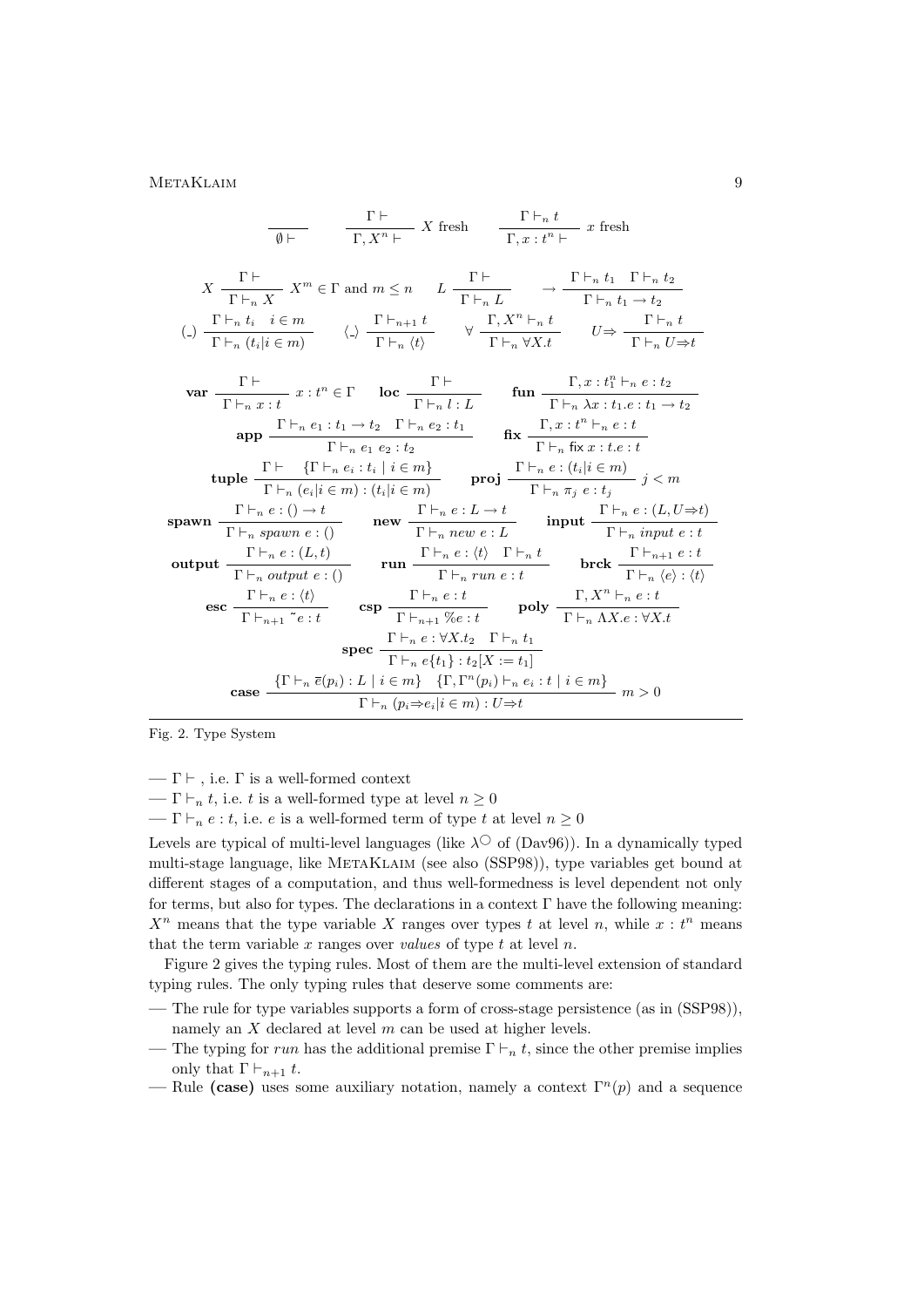| p               | $\Gamma^n(p)$                              | $\overline{e}(p)$                                  |
|-----------------|--------------------------------------------|----------------------------------------------------|
| x!t             | $x:t^n$                                    | Ø                                                  |
| $x=e$           | $x: L^n$                                   | $\epsilon$                                         |
| $(p_i i \in m)$ | $\Gamma^n(p_0), \ldots, \Gamma^n(p_{m-1})$ | $\overline{e}(p_0), \ldots, \overline{e}(p_{m-1})$ |

 $\bar{e}(p)$  of terms defined by induction on  $p \in P$  as follows:

#### 4.1. Basic Properties of the Type System

Properties like Weakening and Substitution are typical of type systems. Substitution is particularly important, since it clarifies the meaning of different declarations, namely how the type and level assigned to a variable  $x$  constrain the terms that may safely replace it. Lemma 4.5 expresses a property of interest for multi-level languages, namely how the validity of a judgment is affected when (some of) the levels are incremented. The situation is more subtle when (some of) the levels are decremented (see Lemma 6.5).

## Notation 4.1 (Notation and Convention used in the rest of the paper).

- $-\Gamma \vdash J$  ranges over the possible judgments of the type system, thus J matches anything that can be on the right hand side of  $\vdash$ .
- $-\Gamma^{+1}$  is the context obtained from  $\Gamma$  by incrementing the level of each declaration by 1, i.e.  $X^n$  becomes  $X^{n+1}$  and  $x : t^n$  becomes  $x : t^{n+1}$ .  $\Box$

#### Lemma 4.2 (Weakening). The following rules are admissible

$$
\frac{\Gamma_1, \Gamma_2 \vdash J}{\Gamma_1, X^m, \Gamma_2 \vdash J} \quad X \text{ fresh} \qquad \frac{\Gamma_1 \vdash_m t \quad \Gamma_1, \Gamma_2 \vdash J}{\Gamma_1, x : t^m, \Gamma_2 \vdash J} \quad x \text{ fresh}
$$

*Proof.* By induction on the derivation of  $\Gamma_1, \Gamma_2 \vdash J$ .

Lemma 4.3 (Substitution). The following rules are admissible

| $\Gamma_1 \vdash_m t \qquad \Gamma_1, X^m, \Gamma_2 \vdash J$ | $\Gamma_1 \vdash_m e : t \qquad \Gamma_1, x : t^m, \Gamma_2 \vdash J$ |  |
|---------------------------------------------------------------|-----------------------------------------------------------------------|--|
| $\Gamma_1, \Gamma_2[X := t] \vdash J[X := t]$                 | $\Gamma_1, \Gamma_2 \vdash J[x := e]$                                 |  |

*Proof.* By induction on the derivation of  $\Gamma_1, X^m, \Gamma_2 \vdash J$  and  $\Gamma_1, x : t^m, \Gamma_2 \vdash J$  respectively.  $\Box$ 

The following lemma implies that the type of a closed term is necessarily closed. This property is quite subtle, for instance it fails if we extend the language with an exception  $exn : t$ , instead of a polymorphic constant  $raise_{exn}rise_{exn} : \forall X.X$ .

Lemma 4.4 (Strengthening). The following rules are admissible

$$
\frac{\Gamma_1, X^m, \Gamma_2 \vdash_n e : t}{\Gamma_1, \Gamma_2 \vdash_n e : t} \; X \notin \text{FV}(\Gamma_2, e) \qquad \frac{\Gamma_1, x : t^m, \Gamma_2 \vdash_n e : t}{\Gamma_1, \Gamma_2 \vdash_n e : t} \; x \notin \text{FV}(e)
$$

*Proof.* By induction on the derivation of  $\Gamma_1, X^m, \Gamma_2 \vdash J$  and  $\Gamma_1, x : t^m, \Gamma_2 \vdash J$  respectively.П

 $\Box$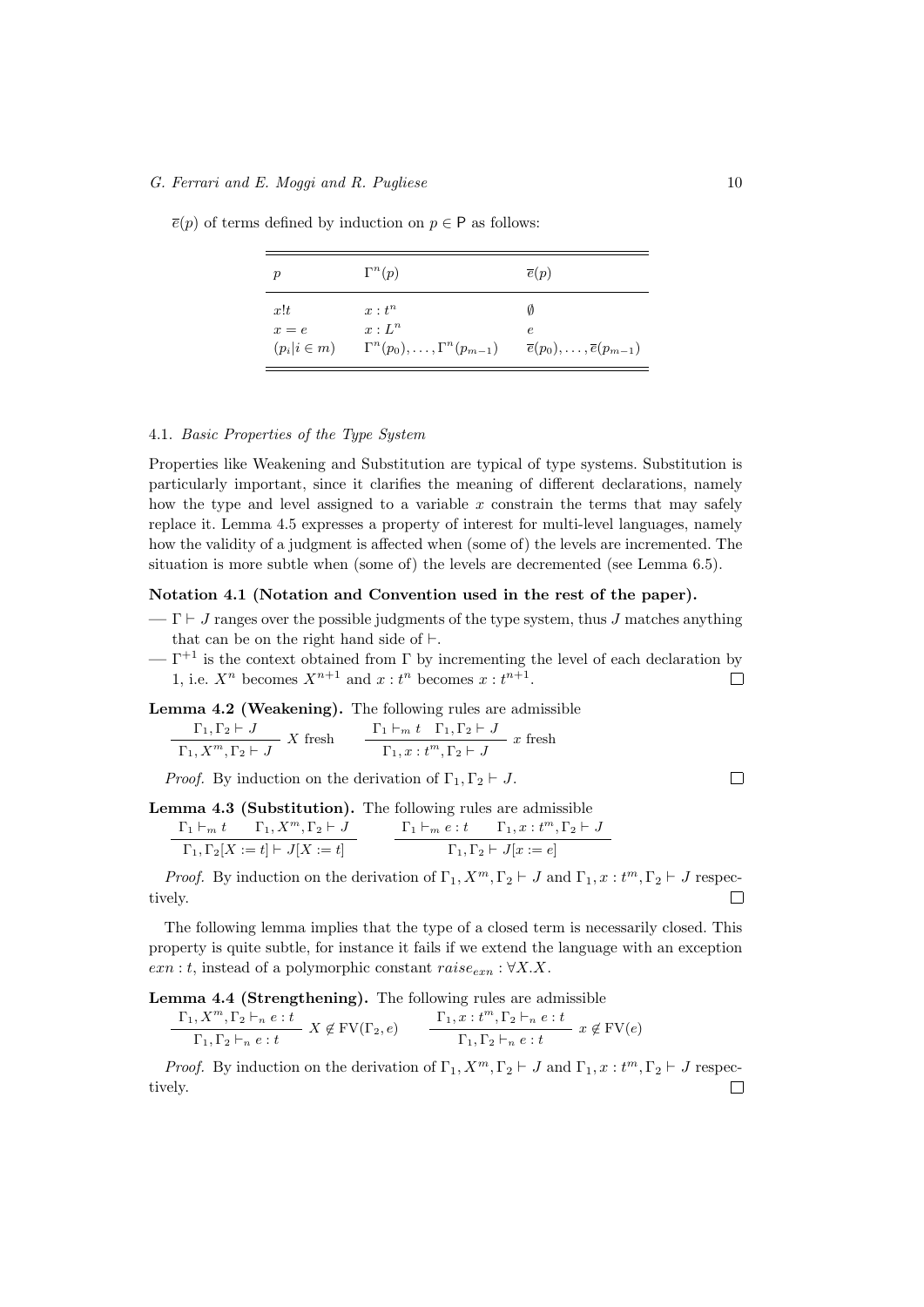Lemma 4.5 (Promotion). The following rules are admissible

| $\Gamma_1, \Gamma_2 \vdash$      | $\Gamma_1, \Gamma_2 \vdash_n t$          | $\Gamma\vdash_n e:t$             |
|----------------------------------|------------------------------------------|----------------------------------|
| $\Gamma_1, \Gamma_2^{+1} \vdash$ | $\Gamma_1, \Gamma_2^{+1} \vdash_{n+1} t$ | $\Gamma^{+1} \vdash_{n+1} e : t$ |

*Proof.* The first two rules are proved by mutual induction on the derivation of  $\Gamma_1, \Gamma_2^{+1}$ and  $\Gamma_1, \Gamma_2^{+1} \vdash_{n+1} t$ . The third rule is by induction on the derivation of  $\Gamma^{+1} \vdash_{n+1} e : t$ .

Remark 4.6. One can easily adapt a type inference algorithm for system F (e.g. see (Car97b)) to METAKLAIM. Namely, given  $\Gamma$ , e and n the algorithm either returns a t such that  $\Gamma \vdash_n e : t$  is derivable (t is unique up to  $\alpha$ -conversion), or fails when such a t does not exists.  $\Box$ 

# 5. Operational Semantics

Following the Klaim computational paradigm, we define the operational semantics over nets.

**Definition 5.1.** A net  $N \in \mathsf{Net} \stackrel{\Delta}{=} \mu(\mathsf{L} \times (\mathsf{E}_0 + \mathsf{V}_0^0 + \{\textit{exn}, \textit{err}\}))$  is a multi-set of pairs consisting of a locality l and either a process  $p(e)$ , or a value  $u(v)$  in the tuple space, or  $exn$  indicating that a process at l has raised an exception, or err indicating that a process at l has crashed.  $\Box$ 

The dynamics of a net is given by a relation  $N \implies N'$  defined in terms of two transition relations  $e \stackrel{a}{\longmapsto} e'$  and  $e \longmapsto e x n \mid \text{err for terms}^{\dagger}$ : err means that a process has crashed, this is different from node failure (that we do not model), and from a deadlocked process (e.g. a process that is waiting to input a tuple that never arrives);  $exn$  means that an exception has been raised (for simplicity we do not provide exception handling facilities, although in practice they are important). The transitions relations are defined in terms of evaluation contexts (see (WF94)) and reductions  $r^0 \stackrel{a}{\longrightarrow} e'$  (and  $r^0 \longrightarrow e x n$  | err) for actions and  $r^1 \longrightarrow e'$  | err for symbolic evaluation.

Figure 3 summarizes the syntactic categories for the operational semantics. Redexes are the subterms where rewriting takes place. Evaluation contexts identify which of the redexes in a term should be evaluated first, namely the hole [] gives the position of such a redex. The syntax is complicated by the stratifications into levels (borrowed from MetaML).

#### 5.1. Reduction and Transition Relation

Even if we are interested in defining  $\rightarrow$  only on closed terms, we must consider open redexes because of evaluation under (dynamic) lambda. Figure 4 defines the reduction  $\longrightarrow$  and uses the following auxiliary operations:

<sup>&</sup>lt;sup>†</sup> We write  $e \mapsto \exp | \text{err to denote } e \mapsto \exp \text{ or } e \mapsto \exp ( \text{and similarly for other transition})$ relations).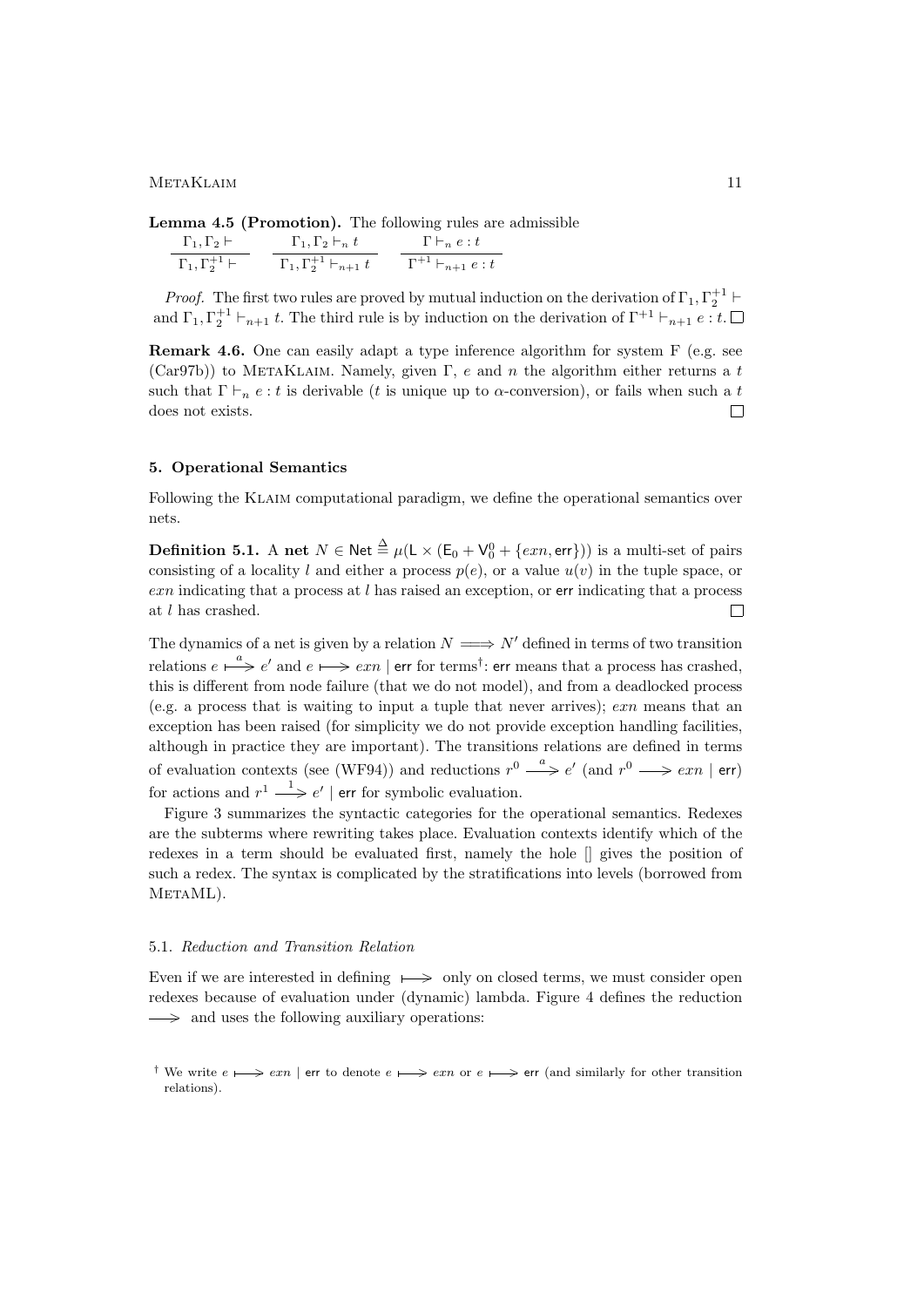— Values  $v^n \in \mathsf{V}^n \subset \mathsf{E}$  at level  $n \in \mathsf{N}$  $v^0 ::= \quad l\, \mid \lambda x : t.e \mid (v_i^0 | i \in m) \mid \langle v^1 \rangle \mid \Lambda X.e \mid (v m r_i^0 | i \in m)$  $v^{n+1} ::= x \mid l \mid \lambda x : t \cdot v^{n+1} \mid v_1^{n+1} v_2^{n+1} \mid \text{fix } x : t \cdot v^{n+1} \mid (v_i^{n+1} | i \in m) \mid \pi_j v^{n+1}$ | op  $v^{n+1} | \langle v^{n+2} \rangle | \% v^n | \Lambda X . v^{n+1} | v^{n+1} \{t\} | (v m r_i^{n+1} | i \in m)$  $v^{n+2} = v^{n+1}$ Evaluated Patterns  $vp^n \in \mathsf{VP}^n ::= x!t \mid x = v^n \mid (vp_i^n | i \in m)$ Evaluated Match Rules  $vmr^0 ::= vp^0 \Rightarrow e$  $vmr^{n+1} ::= \quad vp^{n+1} \Rightarrow v^{n+1}$ — Redexes  $r^i \in \mathsf{R}^i$  at level  $i \in \{0,1\}$  $r^0 ::= \;\;\; x \; | \; v_1^0 v_2^0 \; | \; \textsf{fix} \; x : t.e \; | \; \pi_j \; v^0 \; | \; \textit{op} \; v^0 \; | \; \tilde{\;\;} e \; | \; \% e \; | \; v^0 \{t\}$  $r^1 ::= \tilde{v}^0$ — Evaluation Contexts  $E_i^n \in \mathsf{EC}_i^n$  at level  $n \in \mathbb{N}$  with hole at level  $i \in \{0,1\}$  $E_i^n$  ::=  $E_i^n e | v^n E_i^n | (\overline{v}^n, E_i^n, \overline{e}) | \pi_j E_i^n | op E_i^n | \langle E_i^{n+1} \rangle | E_i^n \{t\}$  $|\qquad (\overline{vmr}^n, Ep_i^n\Rightarrow e, \overline{mr})$  $E_i^{n+1} + = \lambda x : t.E_i^{n+1} | \operatorname{fix} x : t.E_i^{n+1} | ^\sim E_i^n | ^\% E_i^n | ^\Lambda X.E_i^{n+1} | \over (vm^{n+1}, vp^{n+1} \Rightarrow E_i^{n+1}, \overline{mr})$  $E_i^i += \square$ Evaluation Contexts for patterns  $E p_i^n ::= x = E_i^n | (\overline{vp}^n, E p_i^n, \overline{p})$ — Actions  $a \in A ::= \tau | l : e | s(e) | i(v)@l | o(v)@l$  with  $e \in E_0$  and  $v \in V_0^0$ 

Fig. 3. Values, redexes and evaluation contexts

— Function  $match(p, v^0)$  either returns a closed substitution  $\rho : X \stackrel{fin}{\rightarrow} V_0^0$  or fail. Its definition is by induction on  $p \in P$ . The base cases are:

| $\boldsymbol{p}$ | $match(p, v^0)$            |                                                                                                              |
|------------------|----------------------------|--------------------------------------------------------------------------------------------------------------|
| x!t              | $x:=v^0$<br>$x=e$ $x:=v^0$ | if $\emptyset \vdash_0 v^0 : t$ and $v^0$ global, otherwise fail<br>if $v^0 \equiv e \in L$ , otherwise fail |

match is used by *input* for dynamic type checking of *global* values (see Definition 3.4). — *Demotion*  $v^{n+1} \downarrow_n \in \mathsf{E}$  is defined by induction on  $v^{n+1} \in \mathsf{V}^{n+1}$  (and  $vp^{n+1} \in \mathsf{V}^{n+1}$ ):

|                                   | $v^{n+1} \qquad v^{n+1} \downarrow_{n} \in \mathsf{E}$                                                                                       |       | $vp^{n+1}$         | $vp^{n+1}$ $\downarrow$ <sub>n</sub> $\in$ P                                            |
|-----------------------------------|----------------------------------------------------------------------------------------------------------------------------------------------|-------|--------------------|-----------------------------------------------------------------------------------------|
| $\boldsymbol{x}$<br>$\tilde{v}^n$ | $\langle v^{n+2} \rangle$ $\langle v^{n+2} \downarrow_{n+1} \rangle$<br>$\tilde{v}^n \downarrow_{n-1}$                                       | (n>0) | x!t<br>$x=v^{n+1}$ | x!t<br>$x=v^{n+1}\downarrow_n$                                                          |
|                                   | $\%v^n \qquad \begin{cases} \%v^n\downarrow_{n-1} & \text{if } n > 0 \\ v^n[x:=\%x   x \in \mathrm{FV}(v^n)] & \text{otherwise} \end{cases}$ |       | $vmr^{n+1}$        | $vmr^{n+1}$ $\downarrow$ <sub>n</sub>                                                   |
|                                   |                                                                                                                                              |       |                    | $vp^{n+1} \Rightarrow v^{n+1}$ $vp^{n+1} \downarrow_n \Rightarrow v^{n+1} \downarrow_n$ |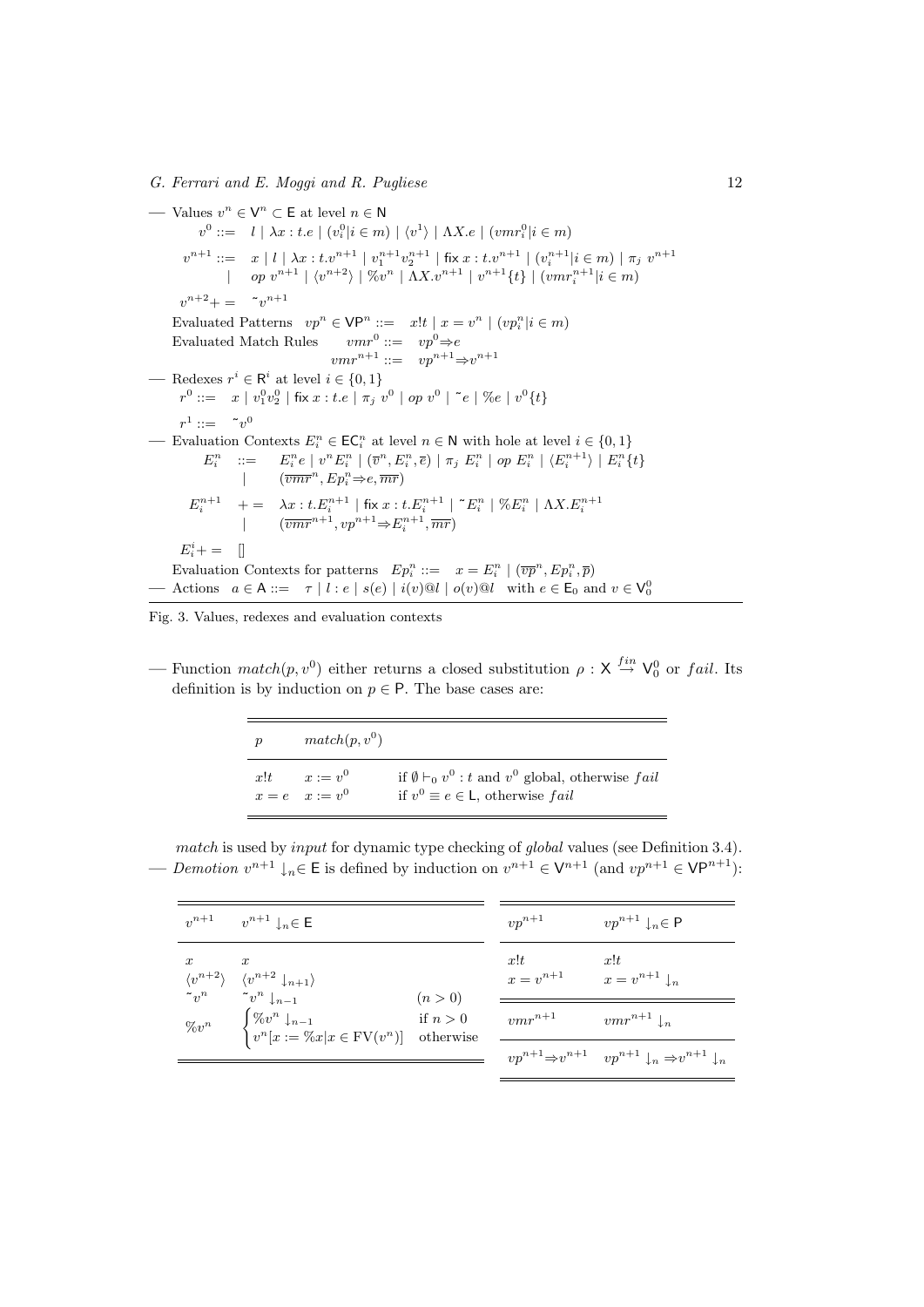$(\lambda x : t.e) v_2^0 \longrightarrow e[x := v_2^0]$  $v_1^0$   $v_2^0 \longrightarrow$  err if v  $b_1^0 \not\equiv \lambda x : t.e$ fix  $x : t.e \longrightarrow e[x := \text{fix } x : t.e]$  $\pi_j \, (v_i^0 | i \in m) \longrightarrow v_j^0$  if j<br>  $\pi_j \, v^0 \longrightarrow \text{err}$  if v if  $i < m$  $\psi^{0} \not\equiv (v_i^{0} | i \in m)$  with  $j < m$  $span\ v^0 \stackrel{s(v^0(\lambda))}{\longrightarrow} ()$  if v  $0 \in V_0^0$ , otherwise  $exn$  (scope extrusion exception)  $new\ v^0 \ \stackrel{l:(v^0l)}{\longrightarrow}$  $\stackrel{\sim}{\Rightarrow} l$  if v  $0 \in V_0^0$ , otherwise *exn* (scope extrusion exception) output  $(l, v^0) \xrightarrow{o(v^0) \otimes l}$  () if v  $0 \in V_0^0$ , otherwise *exn* (scope extrusion exception) output  $v^0 \longrightarrow$  err if v  $^{0} \not\equiv (l, v_1^0)$  $input (l, (vp_i^0 \Rightarrow e_i | i \in m)) \xrightarrow{i(v^0) \otimes l} e_j[\rho]$  if  $match(vp_j^0, v^0) = \rho$  for some  $j \in m$ input  $v^0 \longrightarrow$  err <sup>0</sup>  $\not\equiv$   $(l, (vp_i^0 \Rightarrow e_i | i \in m))$ run  $\langle v^1 \rangle \stackrel{\tau}{\longrightarrow} v^1$  $\downarrow$ <sup>0</sup> if  $v^1 \in V_0^1$ , otherwise *exn* (demotion exception)  $run\stackrel{\cdot}{v}^0 \longrightarrow err$  $\phi^0 \not\equiv \langle v^1 \rangle$  $(\Lambda X.e)\{t\} \stackrel{\tau}{\longrightarrow} e[X := t]$  $v^0\{t\} \longrightarrow \text{err}$  if v  $\phi^0 \not\equiv \Lambda X.e$  $x \longrightarrow$ err  $\tilde{e} \longrightarrow$ err  $\%e \longrightarrow$ err  $\tilde{v}$ <sup>1</sup> $\longrightarrow v$ <sup>1</sup>  $\tilde{v}^0 \longrightarrow \text{err}$  if v  $v^0 \not\equiv \langle v^1 \rangle$ 

Fig. 4. Reductions for actions and symbolic evaluation

In all other cases  $\Box_n$  commutes with the top level term (and pattern) construct.

**Remark 5.2.** Intuitively, Demotion is like Compilation: it translates a value  $\langle v^1 \rangle$  representing a program into an *executable* term  $v^1 \downarrow_0$ . However, the reduction for run performs demotion only when  $v^1$  is closed, in order to prevent unresolved link errors (see Remark 3.3).  $\Box$ 

We comment some of the reduction rules in Figure 4 (the others are standard):

- The rules for *spawn*, new, output and *input* come from KLAIM, those for run and symbolic evaluation  $\longrightarrow$  come from METAML.
- $-$  spawn (and similarly new and output) checks that the process spawned is closed (in order to prevent scope extrusion), and raises an exception otherwise.
- input is non-deterministic and requires pattern matching, which includes dynamic type-checking of global values. Moreover, *input* may get stuck, e.g.  $input(l, x!X \Rightarrow e)$ is stuck because there are no closed values of type  $X$ .
- $-$  run checks that the value that is demoted is closed (in order to prevent unresolved links), and raises an exception otherwise.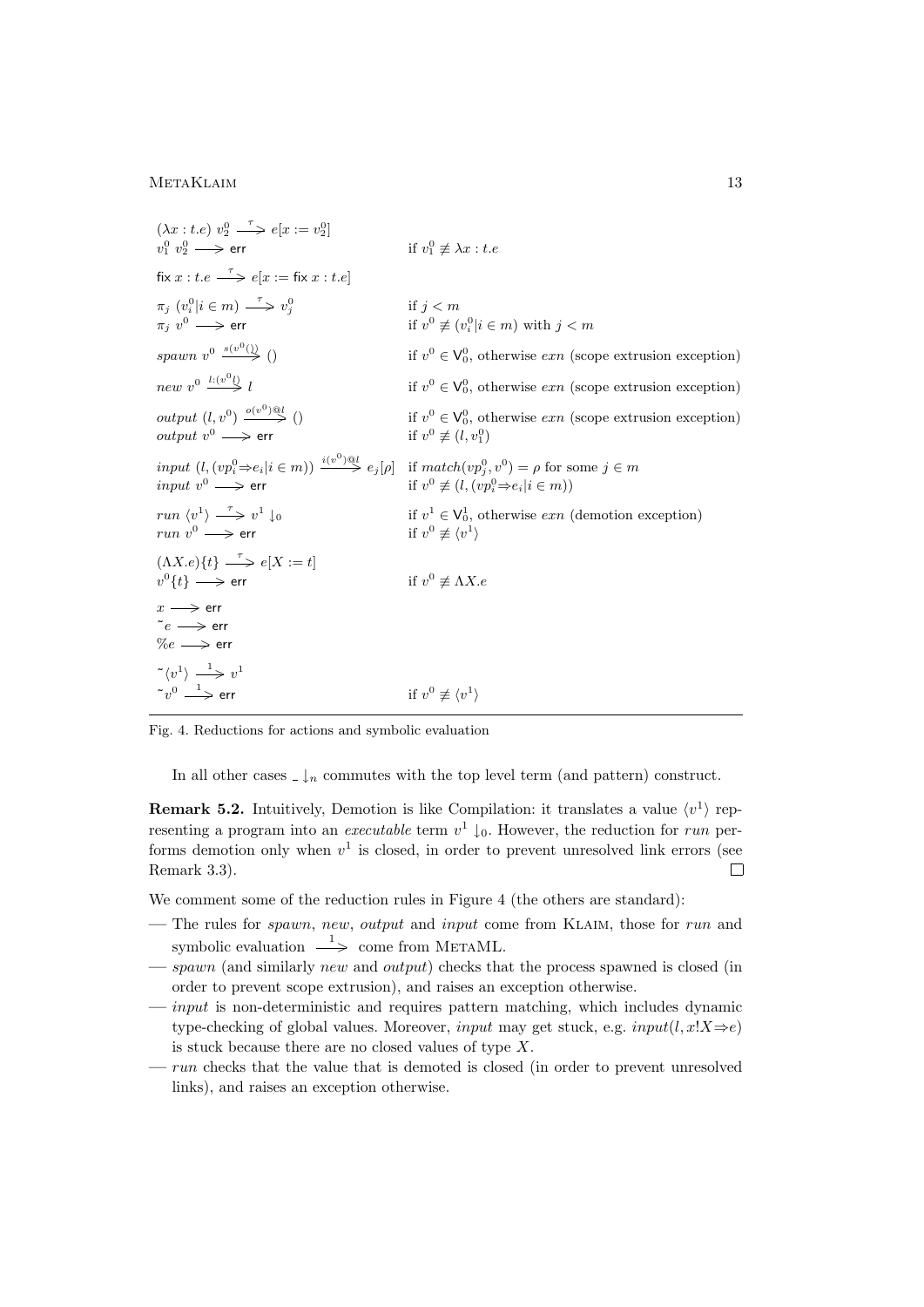— All reductions to err correspond to type- or level-errors. For instance,  $\tilde{e}$  and  $\%e$  are not well-typed at level 0, nor is x when all variables are declared at level  $> 0$ .

The transition relation  $\rightarrow$  is defined (in terms of  $\rightarrow$  ) by the following standard rules

$$
\frac{r^0 \xrightarrow{a} e'}{E_0^0[r^0] \xrightarrow{a} E_0^0[e']}\n\quad\n\frac{r^0 \xrightarrow{a} \exp \mid \text{err}}{E_0^0[r^0] \longmapsto \exp \mid \text{err}}\n\quad\n\frac{r^1 \xrightarrow{1} e'}{E_1^0[r^1] \xrightarrow{r} E_1^0[e']} \n\quad\n\frac{r^1 \xrightarrow{1} \exp \mid \text{err}}{E_1^0[r^1] \xrightarrow{r} E_1^0[e']} \n\frac{r^1 \xrightarrow{1} e'}{E_1^0[r^1] \xrightarrow{r} E_1^0[e']} \n\frac{r^1 \xrightarrow{1} e'}{E_1^0[r^1] \xrightarrow{r} E_1^0[e']} \n\frac{r^1 \xrightarrow{1} e'}{E_1^0[r^1] \xrightarrow{r} E_1^0[e']} \n\frac{r^1 \xrightarrow{1} e'}{E_1^0[r^1] \xrightarrow{r} E_1^0[e']} \n\frac{r^1 \xrightarrow{1} e'}{E_1^0[r^1] \xrightarrow{r} E_1^0[e']} \n\frac{r^1 \xrightarrow{1} e'}{E_1^0[r^1] \xrightarrow{r} E_1^0[e']} \n\frac{r^1 \xrightarrow{1} e'}{E_1^0[r^1] \xrightarrow{r} E_1^0[e']} \n\frac{r^1 \xrightarrow{1} e'}{E_1^0[r^1] \xrightarrow{r} E_1^0[e']} \n\frac{r^1 \xrightarrow{1} e'}{E_1^0[r^1] \xrightarrow{r} E_1^0[e']} \n\frac{r^1 \xrightarrow{1} e'}{E_1^0[r^1] \xrightarrow{r} E_1^0[e']} \n\frac{r^1 \xrightarrow{1} e'}{E_1^0[r^1] \xrightarrow{r} E_1^0[e']} \n\frac{r^1 \xrightarrow{1} e'}{E_1^0[r^1] \xrightarrow{r} E_1^0[e']} \n\frac{r^1 \xrightarrow{1} e'}{E_1^0[r^1] \xrightarrow{r} E_1^0[e']} \n\frac{r^1 \xrightarrow{1} e'}{E_1^0[r^1] \xrightarrow{r} E_1^0[e']} \n\frac{r^1 \xrightarrow{1} e'}{E_1^0[r^1] \xrightarrow{r} E_1^0
$$

## 5.2. Net Transition Relation

The relation  $\implies$  is defined (in terms of  $\mapsto$ ) by the following rules

$$
e \longmapsto exn \qquad e \longmapsto \text{err}
$$
\n
$$
N \oplus (l : p(e)) \Longrightarrow N \oplus (l : e x n) \qquad N \oplus (l : p(e)) \Longrightarrow N \oplus (l : \text{err})
$$
\n
$$
e \longmapsto e'
$$
\n
$$
N \oplus (l : p(e)) \Longrightarrow N \oplus (l : p(e'))
$$
\n
$$
e \xrightarrow{i(v^0) \otimes l_2} e'
$$
\n
$$
N \oplus (l_1 : p(e)) \oplus (l_2 : u(v^0)) \Longrightarrow N \oplus (l_1 : p(e')) \oplus (l_2 : p(()))
$$
\n
$$
e \xrightarrow{e'(v^0) \otimes l_2} e'
$$
\n
$$
N \oplus (l_1 : p(e)) \Longrightarrow N \oplus (l_1 : p(e')) \oplus (l_2 : u(v^0))
$$
\n
$$
e \xrightarrow{e' \oplus 2} e_1
$$
\n
$$
N \oplus (l : p(e)) \Longrightarrow N \oplus (l : p(e_1)) \oplus (l : p(e_2))
$$
\n
$$
e \xrightarrow{l_2 : e_2} e_1
$$
\n
$$
N \oplus (l_1 : p(e)) \Longrightarrow N \oplus (l_1 : p(e_1)) \oplus (l_2 : p(e_2)) \qquad l_2 \notin L(N) \cup \{l_1\}
$$

where  $L(N) \triangleq \{l \mid (l : .) \in N\} \subseteq_{fin} L$  is the set of localities in the net N. The rules have an obvious meaning, we just remark that the side condition in the last rule ensures freshness of  $l_2$ .

# 5.3. Basic Properties of the Operational Semantics

The following properties are straightforward to prove.

**Lemma 5.3 (Reduction).** If 
$$
r \xrightarrow{a} e'
$$
 or  $r \xrightarrow{1} e'$ , then  $FV(e') \subseteq FV(r)$ .

**Lemma 5.4 (Unique Decomposition).** Given  $n \in \mathbb{N}$  and  $e \in \mathsf{E}$ , then

```
— either e \in \mathsf{V}^n
```
— or exist (unique) 
$$
i \in \{0,1\}
$$
 and  $E_i^n \in \mathsf{E}_i^n$  and  $r^i \in \mathsf{R}^i$  such that  $e \equiv E_i^n[r^i]$ 

*Proof.* By induction on the structure of  $e \in \mathsf{E}$ .

**Lemma 5.5 (Transition).** If  $e \in \mathsf{E}_0$  and  $e \stackrel{a}{\longmapsto} e'$ , then  $e' \in \mathsf{E}_0$ .

Proof. Immediate from Lemmas 5.4 and 5.3.

**Lemma 5.6 (Net Transition).** If  $N \longrightarrow N'$ , then  $L(N) \subseteq L(N')$ .

 $\Box$ 

 $\Box$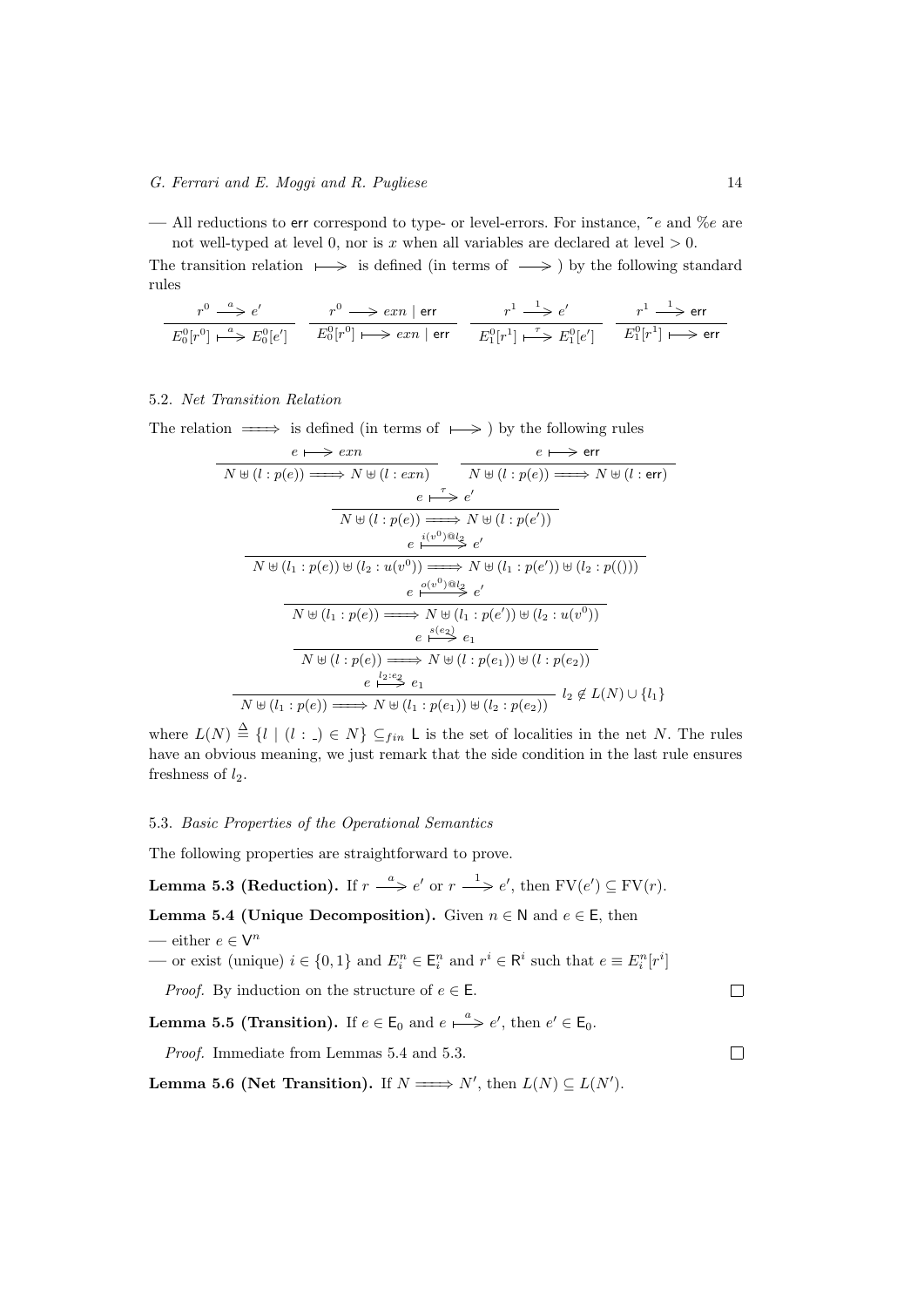## 6. Type Safety

In order to express the type safety results we introduce two notions of well-formed net: one is global, the other is relative to a subset L of nodes.

# Definition 6.1 (Well-formed Net).

- **Global:** A net N is well-formed  $\iff (l : \text{err}) \notin N$ , and for every  $(l : p(e)) \in N$  exists t s.t.  $\emptyset \vdash_0 e : t$ .
- **Local:** A net N is well-formed w.r.t.  $L \subseteq L(N) \iff (l : \text{err}) \notin N$  when  $l \in L$ , and for every  $(l : p(e)) \in N$  with  $l \in L$  exists t s.t.  $\emptyset \vdash_0 e : t$ .

In the definition of well-formed net nothing is said about values  $u(v)$  in the tuple spaces, since they are considered untrusted. In fact, processes can fetch such values only through the input primitive, which performs dynamic type-checking.

# **Theorem 6.2 (Type Safety).** If  $N \longrightarrow N'$ , then

 $Global: N$  well-formed implies  $N'$  well-formed **Local:** N well-formed w.r.t. L implies  $N'$  well-formed w.r.t. L

The type safety theorem then guarantees that a well-formed net will never give rise to type- or level-errors. Together with dynamic type checking performed with input operations, these imply that our type system can be used for protecting hosts from imported code, thus ensuring various kinds of host security properties (as in (YH99b)).

Remark 6.3. The local type safety property is enforced by two features of METAKLAIM: the dynamic type-checking performed by the input operation (namely match), which prevents ill-typed values in tuple spaces to pollute well-typed processes; the absence of Klaim's eval primitive, which would allow processes external to L to spawn ill-typed processes at a locality in  $L$ . For instance, with an *eval* primitive similar to a 'remote' spawn the following net transition would become possible

 $l_{bad}: p(eval(l_{good}, v_{bad})), l_{good}: u(v) \longrightarrow l_{bad}: p(()), l_{good}: p(v_{bad})), l_{good}: u(v)$ 

where  $v_{bad}$  is any closed value (at level 0) such that  $v_{bad}$ ()  $\longmapsto$  err.

 $\Box$ 

## 6.1. Technical Lemmas for Type Safety

The proof of Type Safety relies on the basic properties of the type system (see Section 4.1), and the following lemmas linking operational semantics and type system.

## Notation 6.4 (Auxiliary definitions and notations used in this section).

- $\vdash a$  means that action a is well-formed. Action  $\tau$ ,  $i(v)$  and  $o(v)$  are always well-formed. Actions  $s(e)$  and  $l : e$  are well-formed, provided that  $\emptyset \vdash_0 e : t$  for some t.
- $-\Gamma^{n}(E_{i}^{n})$  is the typing context for the hole in the evaluation context  $E_{i}^{n} \in \mathsf{EC}_{i}^{n}$ , and is defined by induction on  $E_i^n \in \mathsf{EC}_i^n$  (and  $Ep_i^n$ )

 $\Box$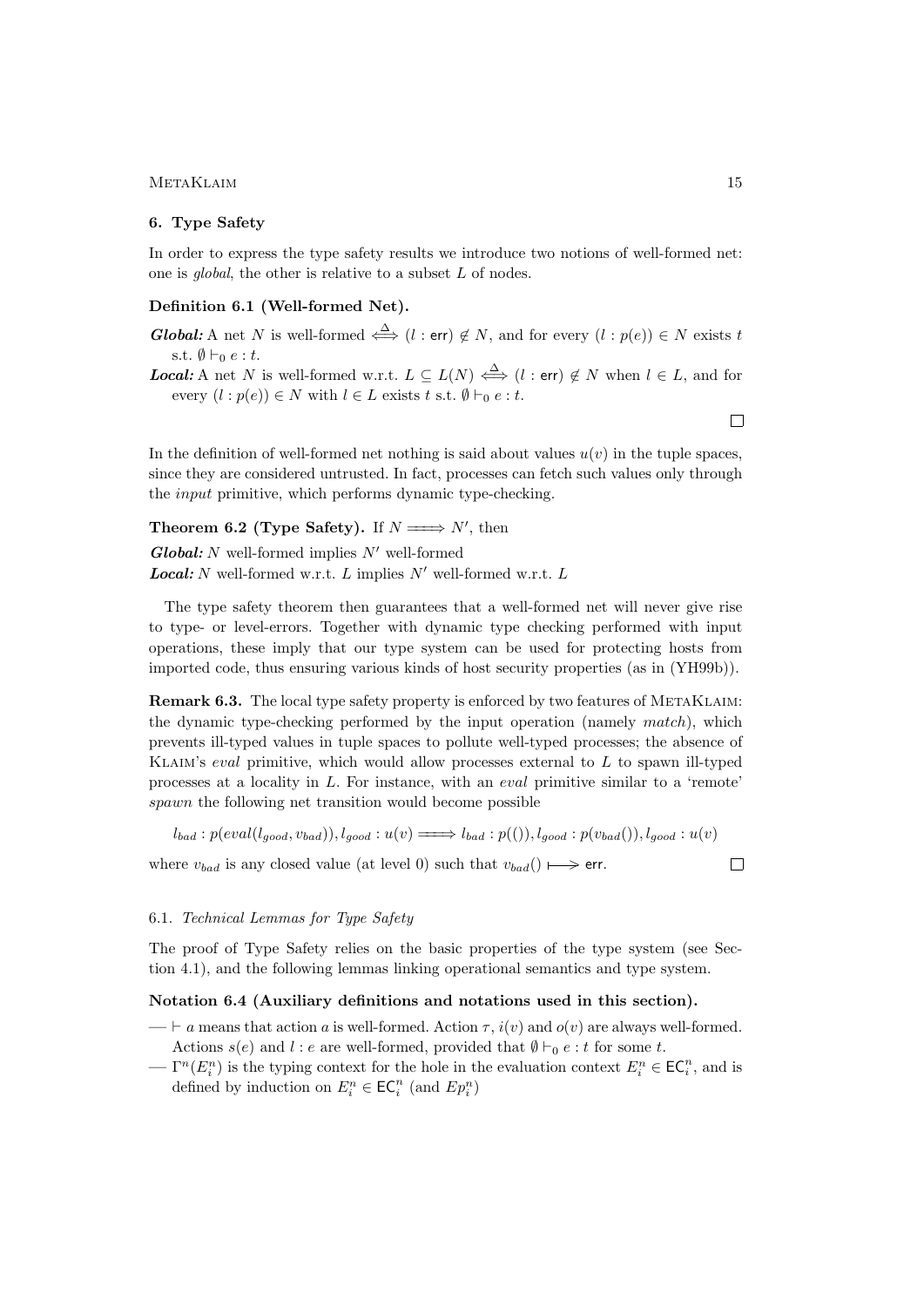| $E_i^n$                                                                                  | $\Gamma^n(E_i^n) \in \mathsf{Ctx}$                                       | $Ep^n_i$ | $\Gamma^n (Ep_i^n) \in \mathsf{Ctx}$ |
|------------------------------------------------------------------------------------------|--------------------------------------------------------------------------|----------|--------------------------------------|
| $\langle E_i^{n+1} \rangle$<br>$\overline{vmr}^n$ , $Ep_i^n\Rightarrow e, \overline{mr}$ | $\emptyset$ $(n = i)$<br>$\Gamma^{n+1}(E_i^{n+1})$<br>$\Gamma^n(Ep_i^n)$ |          | $x=E_i^n$ $\Gamma^n(E_i^n)$          |

| $E_i^{n+1}$                                                                                                | $\Gamma^{n+1}(E_i^{n+1}) \in \text{Ctx}$          |
|------------------------------------------------------------------------------------------------------------|---------------------------------------------------|
| $\lambda x : t.E_i^{n+1}$                                                                                  | $x: t^{n+1}, \Gamma^{n+1}(E_i^{n+1})$             |
| fix $x : t.E_i^{n+1}$                                                                                      | $x: t^{n+1}, \Gamma^{n+1}(E_i^{n+1})$             |
| $\Lambda X.E_i^{n+1}$                                                                                      | $X^{n+1}, \Gamma^{n+1}(E_i^{n+1})$                |
| $\tilde{\ }$ $E_i^n$                                                                                       | $\Gamma^n(E_i^n)$                                 |
| $\mathcal{C}_0 E_i^n$                                                                                      | $\Gamma^n(E_i^n)$                                 |
| $\overline{v} \overline{m} \overline{r}^{n+1}, v p^{n+1} \Rightarrow E_i^{n+1}, \overline{m} \overline{r}$ | $\Gamma^{n+1}(vp^{n+1}), \Gamma^{n+1}(E_i^{n+1})$ |

In all other cases  $\Gamma^{n}(\cdot)$  is applied to the immediate sub-context.  $\Gamma^{n}(vp^{n})$  is a special case of  $\Gamma^{n}(p)$  defined in Section 4 (indeed, according to the grammars in Figures 1 and 3,  $VP<sup>n</sup>$  is included in P).

—  $e \rightarrow e$  err means that  $e \rightarrow e$  err does not hold (and similarly  $e \rightarrow e$  err).

Lemma 6.5 (Demotion). The following rules are admissible

| $\Gamma^{+1}$   | $\Gamma^{+1} \vdash_{n+1} t$ | $\Gamma^{+1} \vdash_{n+1} v^{n+1} : t$ |
|-----------------|------------------------------|----------------------------------------|
| $\Gamma \vdash$ | $\Gamma\vdash_n t$           | $\Gamma\vdash_n v^{n+1}\downarrow_n:t$ |

*Proof.* The first two rules are proved by mutual induction on the derivation of  $\Gamma^{+1} \vdash$ and  $\Gamma^{+1} \vdash_{n+1} t$ . The third rule is by induction on the derivation of  $\Gamma^{+1} \vdash_{n+1} v^{n+1}$ : t.

**Lemma 6.6 (Structure).** If  $\Gamma \vdash_0 v^0 : t$ , then one of the following possibilities holds:  $-v<sup>0</sup> \equiv l$  and  $t \equiv L$  $- v^0 \equiv (v_i^0 | i \in m)$  and  $t \equiv (t_i | i \in m)$  with  $\Gamma \vdash_0 v_i^0 : t_i$  for all  $i \in m$ 

- $v<sup>0</sup> \equiv \lambda x : t_1.e$  and  $t \equiv t_1 \rightarrow t_2$  with  $\Gamma, x : t_1^0 \vdash_0 e : t_2$
- $-v^0 \equiv \langle v^1 \rangle$  and  $t \equiv \langle t' \rangle$  with  $\Gamma \vdash_1 v^1 : t'$
- $v^0 \equiv \Lambda X.e$  and  $t \equiv \forall X.t'$  with  $\Gamma, X^0 \vdash_0 e : t'$
- $v^0 \equiv (vp_i^0 \Rightarrow e_i | i \in m)$  and  $t \equiv U \Rightarrow t'$  with  $\Gamma, \Gamma^0 (vp_i^0) \vdash_0 e_i : t'$  for all  $i \in m$

*Proof.* By case analysis on the last rule in the derivation of  $\Gamma \vdash_0 v^0 : t$ . Because of the structure of  $v^0 \in V^0$  we have to consider only the following cases (see Figure 2): (loc), (fun), (tuple), (brck), (poly) and (case).

**Lemma 6.7 (Match).** If  $\rho = match(p, v^0)$ , then  $\emptyset \vdash_0 \rho(x) : t$  and  $\rho(x)$  is global when  $x:t^0 \in \Gamma^0(p).$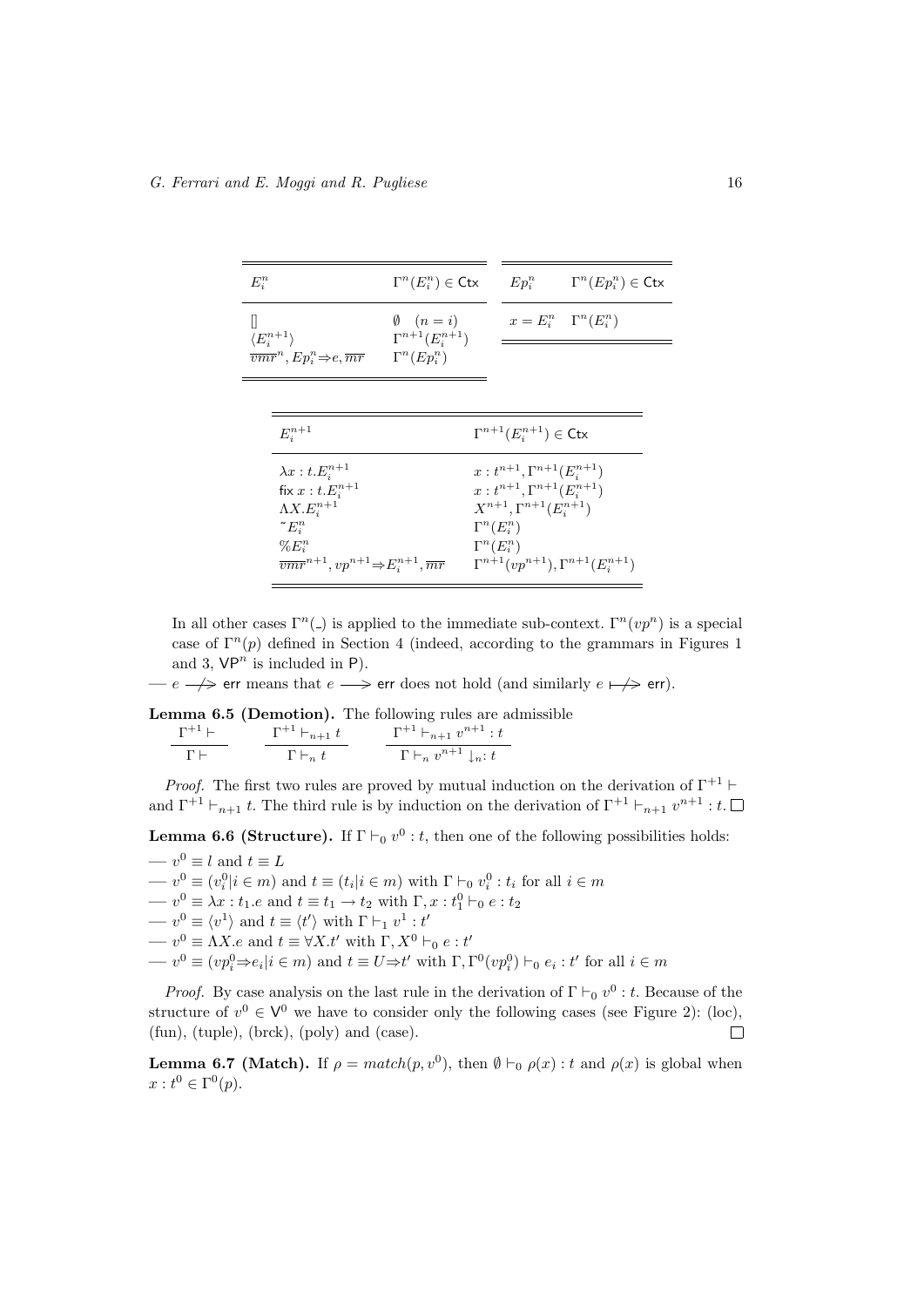*Proof.* By induction on the structure of  $p \in P$ .

- Base case x!t.  $\rho$  is  $x := v^0$  and  $\Gamma^0(p)$  is  $x : t$ . The property follows immediately from the definition of match.
- Base case  $x = e$ .  $\rho$  is  $x := v^0 \in \mathsf{L}$  and  $\Gamma^0(p)$  is  $x : L$ . The property follows immediately from  $v^0 \in \mathsf{L}$ .
- Inductive step  $(p_i | i \in m)$ .  $\Gamma^0(p) \equiv \Gamma^0(p_0), \ldots, \Gamma^0(p_{m-1})$  and  $v^0$  must be of the form  $(v_i^0 | i \in m).$

 $\rho = \rho_0, \ldots, \rho_{m-1}$  with  $\rho_i = match(p_i, v_i^0)$ . If  $x : t^0 \in \Gamma^0(p_j)$ , then  $\rho(x) = \rho_j(x)$  and the property follows by the induction hypothesis for  $p_i$ .

# Lemma 6.8 (Safety and Subject Reduction for  $\longrightarrow$ ).

— If  $\Gamma^{+1} \vdash_0 r^0 : t$ , then  $r^0 \longrightarrow$  err and  $r^0 \longrightarrow e'$  implies  $\Gamma^{+1} \vdash_0 e' : t$  and  $\vdash a$ . — If  $\Gamma^{+1} \vdash_1 r^1 : t$ , then  $r^1 \longrightarrow^1$ err and  $r^1 \stackrel{1}{\longrightarrow} e'$  implies  $\Gamma^{+1} \vdash_1 e' : t$ .

*Proof.* By induction on the derivation of  $\Gamma^{+1} \vdash_i r^i : t$ . The last rule in the derivation uniquely determines (the structure of)  $r^i$ .

- (var) contradicts that  $r^i$  is a redex, because all x declared in  $\Gamma^{+1}$  are at a level  $> 0$
- (loc), (fun), (tuple), (brck), (csp), (poly) and (case) contradict that  $r^i$  is a redex
- (app) implies  $r^0 \equiv v_1^0 v_2^0$  and  $\Gamma^{+1} \vdash_0 v_1^0 : t_1 \to t$  and  $\Gamma^{+1} \vdash_0 v_2^0 : t_1$ . By Lemma 6.6  $v_1^0$ must be of the form  $\lambda x : t_1.e$  and  $\Gamma^{+1}, x : t_1^0 \vdash_0 e : t$ , therefore  $r^0 \stackrel{\tau}{\longrightarrow} e[x := v_2^0]$ . By Lemma 4.3 we get  $\Gamma^{+1} \vdash_0 e[x := v_2^0] : t$ .
- $-$  (fix) implies  $r^0 \equiv$  fix  $x : t.e \longrightarrow e[x :=$  fix  $x : t.e]$  and  $\Gamma^{+1}, x : t^0 \vdash_0 e : t$ . By Lemma 4.3 (and  $\Gamma^{+1} \vdash_0$  fix  $x : t.e : t$ ) we get  $\Gamma^{+1} \vdash_0 e[x := f(x x : t.e] : t.$
- $-$  (proj) implies  $r^0 \equiv \pi_j v^0$  and  $\Gamma^{+1} \vdash_0 v^0 : (t_i | i \in m)$  with  $j < m$  and  $t \equiv t_j$ . By Lemma 6.6  $v^0$  must be of the form  $(v_i^0|i \in m)$  with  $\Gamma^{+1} \vdash_0 v_i^0 : t_i$  for  $i \in m$ , therefore  $r^0 \longrightarrow v_j$ .
- $(- \text{ (spam})$  implies  $r^0 \equiv span \ v^0, t \equiv 0)$ , and  $\Gamma^{+1} \vdash_0 v^0 : 0 \to t'$ . If  $v^0 \in V_0^0$ , then  $r_0 \xrightarrow{s(v^0(\lambda))} ()$  and  $\emptyset \vdash_0 v^0 : () \to t'$ . By (app) we get  $\emptyset \vdash_0 v^0() : t'$ , i.e.  $\vdash a$ . Otherwise exn.
- (new) is similar to (spawn).
- (output) implies  $r^0 \equiv output \ v^0, t \equiv ()$  and  $\Gamma^{+1} \vdash_0 v^0 : (L, t')$ . By Lemma 6.6  $v^0$  must be of the form  $(l, v_0^0)$  with  $\Gamma^{+1} \vdash_0 v_0^0 : t'$ . If  $v_0^0 \in V_0^0$ , then  $r^0 \stackrel{o(v_0^0) \otimes l}{\longrightarrow}$  (). Otherwise exn.
- (input) implies  $r^0 \equiv input \ v^0$  and  $\Gamma^{+1} \vdash_0 v^0 : (L, U \Rightarrow t)$ . By Lemma 6.6  $v^0$  must be of the form  $(l, (vp_i^0 \Rightarrow e_i | i \in m))$  with  $\Gamma^{+1}, \Gamma^0 (vp_i^0) \vdash_0 e_i : t$  for all  $i \in m$ . Therefore, the possible reductions are  $r^0 \stackrel{i(v_0^0) \otimes l}{\longrightarrow} e_j[\rho]$  with  $match(vp_j^0, v_0^0)$  for some  $j \in m$ . By Lemma 6.7 and repeated application of Lemma 4.3 we get  $\Gamma^{+1} \vdash_0 e_i [\rho] : t$ .
- (run) implies  $r^0 \equiv run \ v^0$ ,  $\Gamma^{+1} \vdash_0 v^0 : \langle t \rangle$  (and  $\Gamma^{+1} \vdash_0 t$ ). By Lemma 6.6  $v^0$  must be of the form  $\langle v^1 \rangle$  with  $\Gamma^{+1} \vdash_1 v^1 : t$ . If  $v^1 \in V_0^1$ , then  $r^0 \stackrel{\tau}{\longrightarrow} v^1 \downarrow_0$  and  $\emptyset \vdash_1 v^1 : t$  by Lemma 4.4. Therefore, by Lemma 6.5 we get  $\emptyset \vdash_0 v^1 \downarrow_0 : t$ . Otherwise  $exn$ .

 $\Box$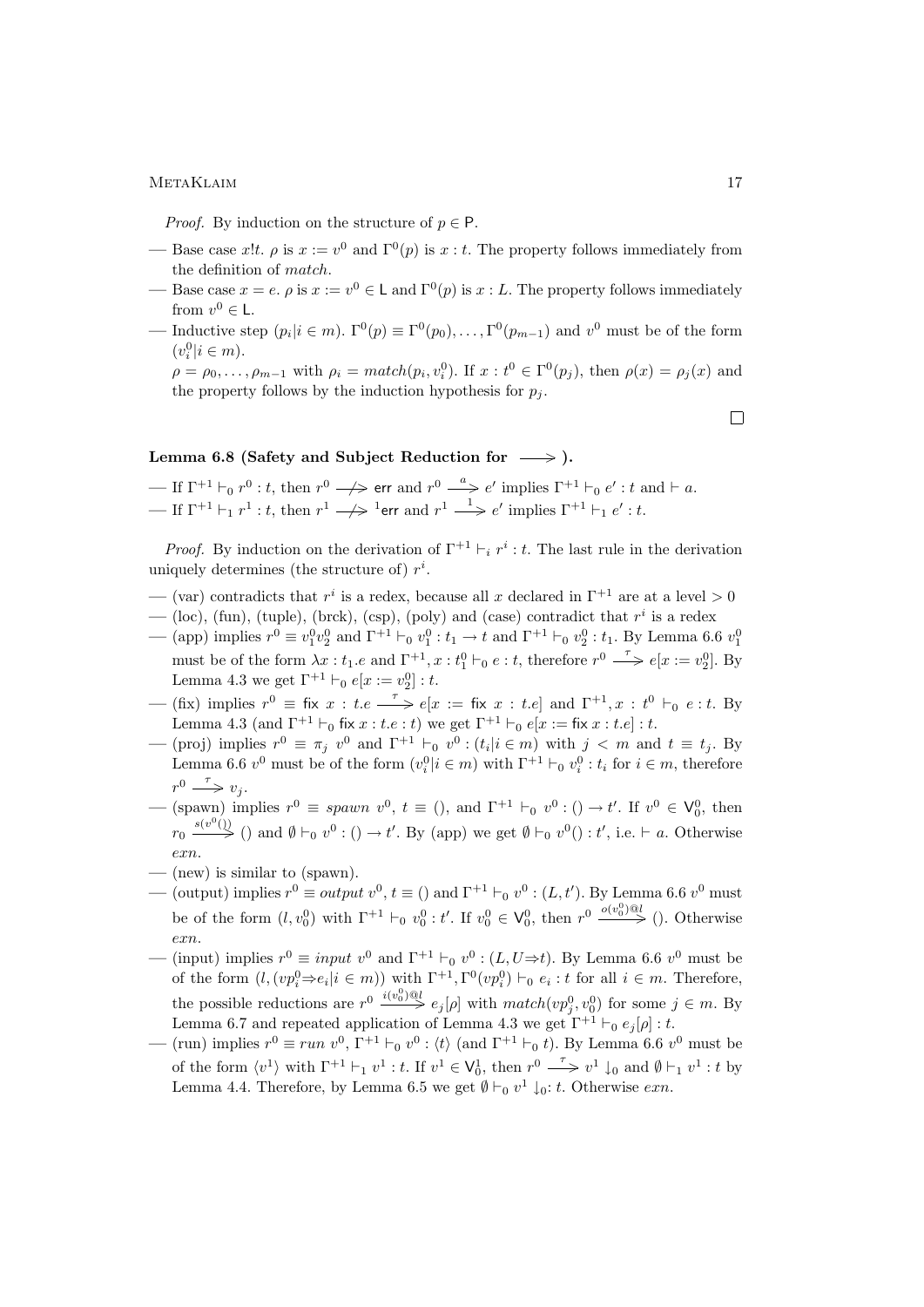- (spec) implies  $r^0 \equiv v^0\{t_1\}$  and  $\Gamma^{+1} \vdash_0 v^0 : \forall X.t_2$  and  $\Gamma^{+1} \vdash_0 t_1$  with  $t \equiv t_2[X :=$  $t_1$ ]. By Lemma 6.6  $v^0$  must be of the form  $\Lambda X.e$  with  $\Gamma^{+1}, X^0 \vdash_0 e : t_2$ . Thus  $r^0 \longrightarrow e[X := t_1]$ , and by Lemma 4.3 we get  $\Gamma^{+1} \vdash_0 e[X := t_1] : t$ .
- (esc) implies  $r^1 \equiv \tilde{v}^0$  and  $\Gamma^{+1} \vdash_0 v^0 : \langle t \rangle$ . By Lemma 6.6  $v^0$  must be of the form  $\langle v^1 \rangle$  with  $\Gamma^{+1} \vdash_1 v^1 : t$ , and thus  $r^0 \stackrel{\tau}{\longrightarrow} v^1$ .

 $\Box$ 

Lemma 6.9 (Replacement for Evaluation Context). If  $E_i^n \in \mathsf{EC}_i^n$  and  $\Gamma \vdash_n$  $E_i^n[e] : t$ , then exists  $t' \in \mathsf{T}$  such that

$$
\hspace{2cm}\longrightarrow \Gamma, \Gamma^{n}(E^{n}_{i}) \vdash_{i} e : t^{\prime}
$$

 $\hspace{0.1cm} \cdots \Gamma, \Gamma^n(E_i^n) \vdash_i e' : t' \text{ implies } \Gamma \vdash_n E_i^n[e'] : t.$ 

*Proof.* By induction on the structure of  $E_i^n \in \mathsf{EC}_i^n$  and the derivation of  $\Gamma \vdash_n E_i^n[e] : t$ .  $\Box$ 

Lemma 6.10 (Safety and Subject Reduction for  $\longmapsto$ ). If  $\emptyset \vdash_0 e : t$ , then  $e \mapsto$  err and  $e \stackrel{a}{\longmapsto} e'$  implies  $\emptyset \vdash_0 e' : t$  and  $\vdash a$ .

*Proof.* By Lemma 5.4 either  $e \in V^0$  (and there is nothing to prove) or  $e \equiv E_i^0[r^i]$  for some *i*. In the latter case, by Lemma 6.9, we have  $\Gamma^{0}(E_{i}^{0}) \vdash_{i} r^{i} : t'$  for some  $t'$ . Thus we can apply Lemma 6.8, since  $\Gamma^{n}(E_{i}^{n})$  is always of the form  $\Gamma^{+1}$  (see Notation 6.4).  $\Box$ 

Finally we prove Theorem 6.2.

Proof. We give the details only for the proof of Local Type Safety (the proof of Global Type Safety is similar). The proof is by case-analysis on the rule used to derive  $N \implies N'$ . The only interesting cases correspond to net transitions that involve at least one locality in L:

- $\frac{d}{dx}$  if  $e \mapsto \exp(-\sec x)$ , then the safety property remains trivially true
- if  $e \mapsto$  err, then  $l \notin L$  because of Lemma 6.10
- if  $e \stackrel{\tau}{\longmapsto} e'$  and  $l \in L$ , then  $e'$  is well-typed at level 0 by Lemma 6.10
- if  $e \stackrel{i(v^0) \otimes l_2}{\longrightarrow} e'$  and  $l_1 \in L$ , then  $e'$  is well-typed at level 0 by Lemma 6.10
- $\text{I}$  if  $e \stackrel{o(v^0) \otimes l_2}{\longrightarrow} e'$  and  $l_1 \in L$ , then  $e'$  is well-typed at level 0 by Lemma 6.10, and whether  $l_2 \in L$  is irrelevant for the safety property
- if  $e \stackrel{s(e_2)}{\longmapsto} e_1$  and  $l \in L$ , then  $e_1$  and  $e_2$  are well-typed at level 0 by Lemma 6.10
- $-e \xrightarrow{l_2:e_3} e_1$  and  $l \in L$ , then  $e_1$  is well-typed at level 0 by Lemma 6.10, also  $e_2$  is well-typed, but it is irrelevant for local safety because  $l_2 \notin L$ .

 $\Box$ 

## 7. Examples

In this section, we exemplify the use of METAKLAIM to program WAN applications. Each example is presented in a simplified form, but addresses a significant aspect in WAN programming. The first example, *group communication*, deals with generation of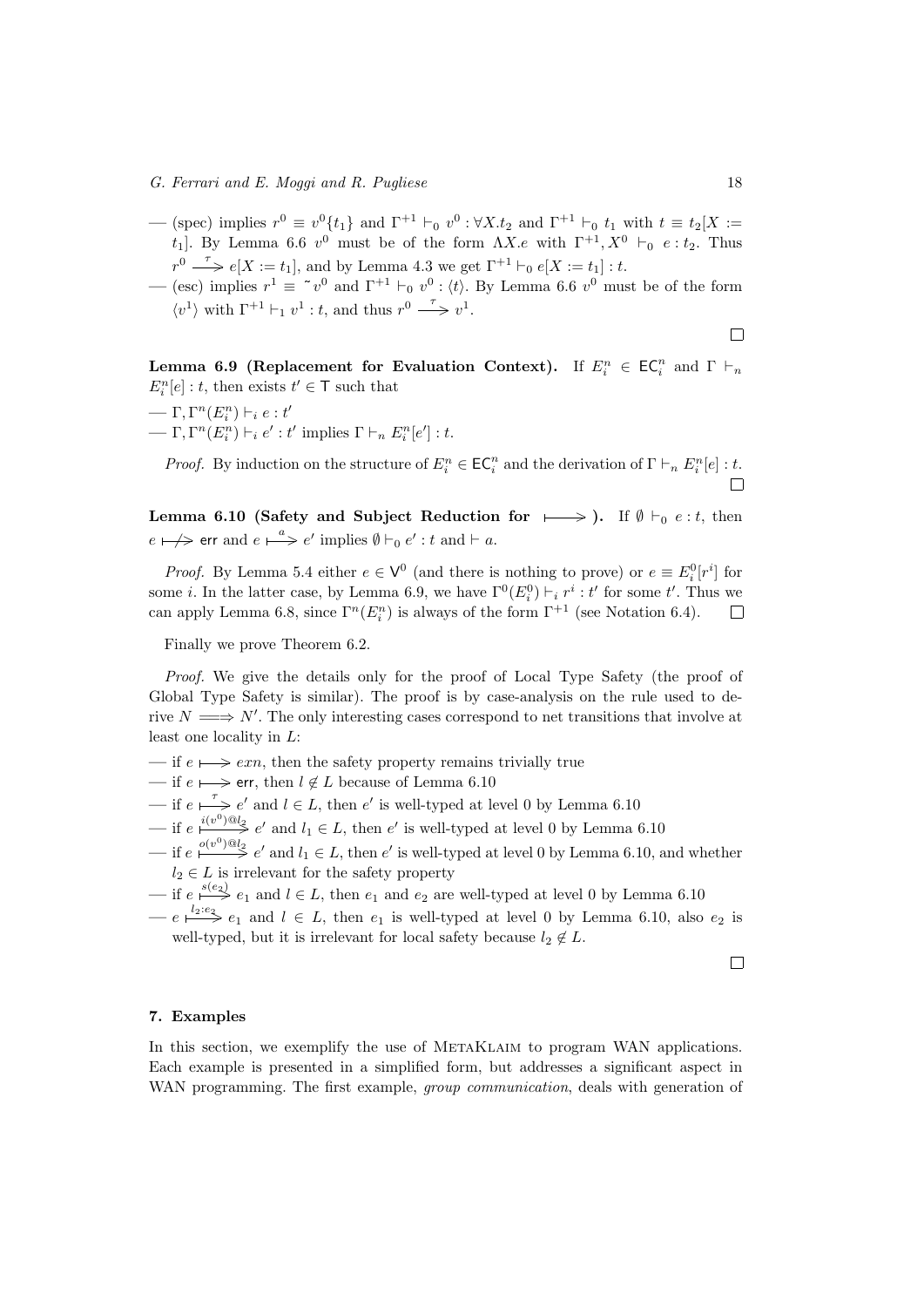lightweight efficient components implementing a form of broadcast remote communication. The second example, nomadic data collector, addresses the issue of protecting host machines from mobile code that travels along the net for retrieving information on a piece of data. The third example, dynamic linker and loader, illustrates separation of concerns supported by generative components. In the rest of this section, we will freely use ML-like notations for functions, local declarations, datatypes, lists, conditional and sequential composition. Moreover, for type-setting reasons, we write fn x:t.e instead of  $\lambda x : t.e$  and V X.t instead of  $\forall X.t$ .

## 7.1. Group Communication

We introduce a function grout that implements a form of *group communication*: a message (the parameter of the function) is broadcasted to each locality of a given list statically known. Function grout is a simple example of multipoint applications (e.g. audio/video applications) which exploit multicast communications. In fact, function grout can be thought of as a basic building block for constructing more sophisticated applications which permit, e.g., to dynamically change the group of receivers or to hierarchically structure the group (like in distributed mailing lists). We make use of the following types:

```
L (* localities *)
type Data = ... (* type of messages *)
type GO = L List \rightarrow Data \rightarrow () (* type of group output *)
type GOs = L List -> <Data> -> <()> (* type for staged group output *)
type GOcg = L List \rightarrow <Data \rightarrow ()> (* type for group output code generator *)
```
We first present a version of grout that does not use staging. As it is expected, function grout takes a list of localities l and a message x as arguments and outputs a tuple containing x at each locality in l. Notice that to be well-typed the message has to be a global value.

fun grout  $(l:L List, x:Data):($  = if l=nil then () else output(hd  $l, x$ ) ; grout(tl  $l, x$ )

This version of grout does not take advantage of the fact that its parameters are available at different stages of the computation. Indeed, the fact that the list parameter l is statically available (while the message parameter x will be available at run time) offers an opportunity to optimize the code of the function with respect to l. In this way, the overhead of looking up the first element of l, and of recursively calling the function on the tail of l each time a message has to be sent, can be removed. Following a general staging method (see (CMS02; TS00; She01)), we define a staged version grout\_s of grout

```
fun grout_s (l:L List, x: <Data>\gt;):\lt()> =
             if l=nil then <()>
             else \langle \text{output}(\lambda(\text{hd 1}), \tilde{x}) \rangle; \tilde{f}(\text{growth\_s(t1 1}, x))
```
The types reflect the fact that the list parameter is available in the first stage, and the message is available in the second stage. The brackets around the branches of the ifexpression means that the function grout\_s returns code. In the else branch, the output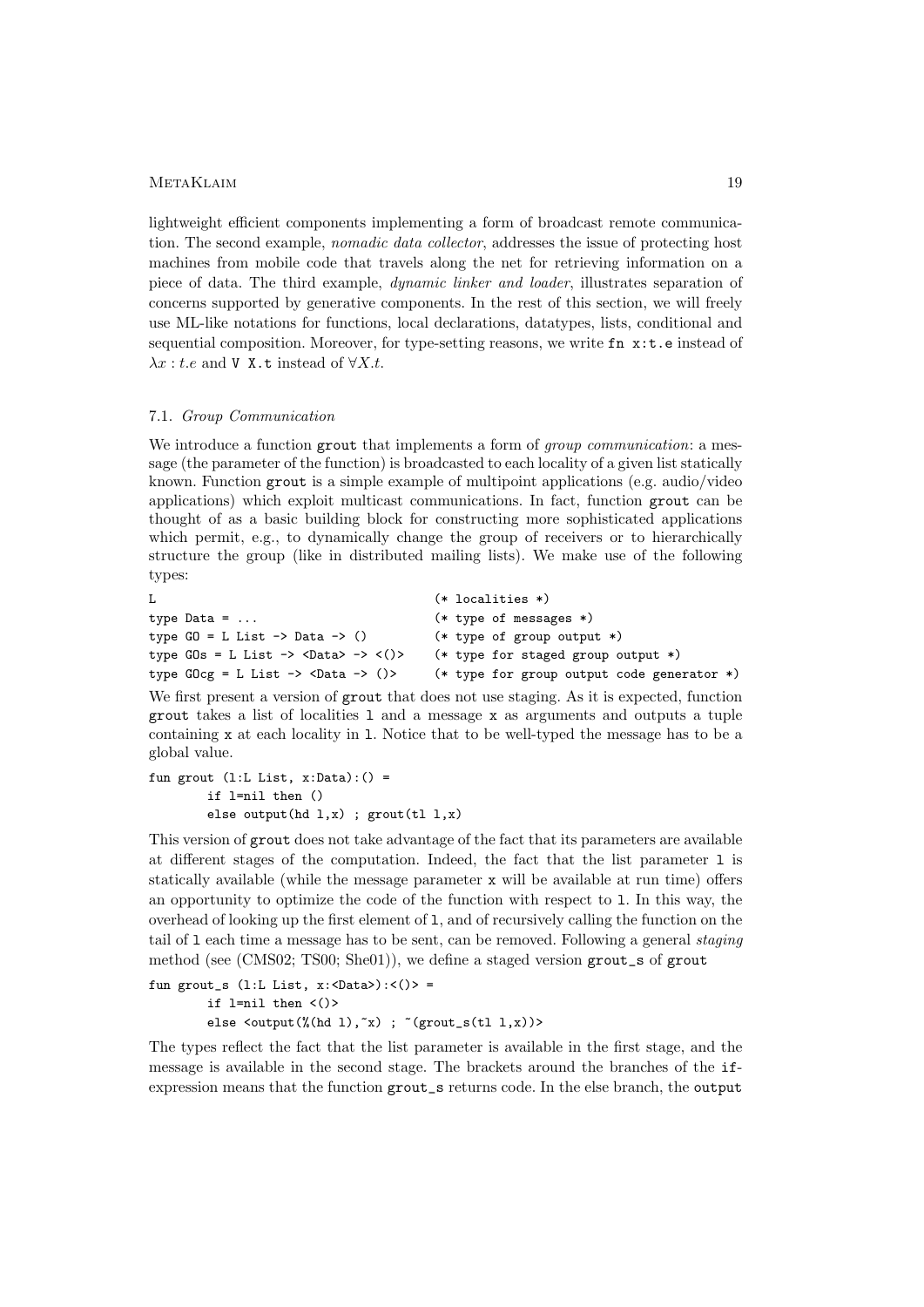operation is delayed to the second stage, while the recursive call to grout\_s is performed in the first stage. The staging annotations in output(%(hd 1), $\tilde{z}$ ) have been inserted because the value of hd l is computed in the first stage but used later, while x has type code. The staged version of grout is used to define a function grout\_cg that takes a list l of localities and generates specialized code for broadcasting a message to all localities in l.

```
(* code generator *)
fun grout_cg (l:L List):<Data -> ()> = <fn x:Data . "(grout_s l <x>)>
(* grout specialized for a list l *)
fun grout_1:Data \rightarrow () = run(grout_cg 1)
For instance, when grout_cg is applied to a list of localities [11,12], we get
```
 $\langle$  fn x:Data . output(11,x) ; output(12,x) ; () >

If we have an application that reads messages from orig and broadcast them to the same list dest of localities, then one could use the broadcast specialized for dest

fix  $p:$  (). input (orig, x!Data => grout (dest, x) ; p) fix  $p_0:()$ . input(orig, x!Data => grout\_dest(x) ;  $p_0$ ) (\* optimized p \*)

The main advantage of p\_o over p is better performance.

Adaptive applications can benefit from code generation, as described in (HS01). The following application extends p with a new functionality, that permits to change the list of destinations

```
fun ap dest:L List):( =
    input(orig, x!Data => growth(dest, x); (ap dest)
              | l!L List => (ap l))
```
One can obtain the process ap dest from a general template ap\_gen parameterized w.r.t. a function do specifying what to do when an input x:X is received, and a function upd for updating what to do when an input y:Y is received

fun ap\_gen  $(do:X->()$ , upd:Y->X->()):() =  $input(orig, x!X \implies (do x) ; ap\_gen(do,upd)$  $| y!Y \implies ap\_gen(upd y,upd))$ 

More precisely ap dest amounts to ap\_gen(upd dest, upd) where upd is such that upd y  $x = \text{growth}(y, x)$ . However, we can exploit the code generator grout\_cg for defining a different updating function upd  $y = run(grout_cg y)$ , that returns a *better* do.

## 7.2. Nomadic Data Collector

We now address the issue of protecting host machines from possibly malicious mobile code. Consider the following scenario. A certain user requires to assemble information on a piece of data (e.g. the price of certain devices). Part of the behavior of the user's application strictly depends on this information. However, there are some activities which are independent of it. The user's application can be structured to exploit the mobility paradigm: a mobile component can dynamically travel among hosts of the net looking for the required information. Here, for simplicity, we assume that each node of the distributed database contain tuples of the form  $(i, d)$ , where i is the search key and d is the associated data, or of the form  $(i,1)$ , where 1 is a locality where more data associated to i can be searched. We make use of the following types: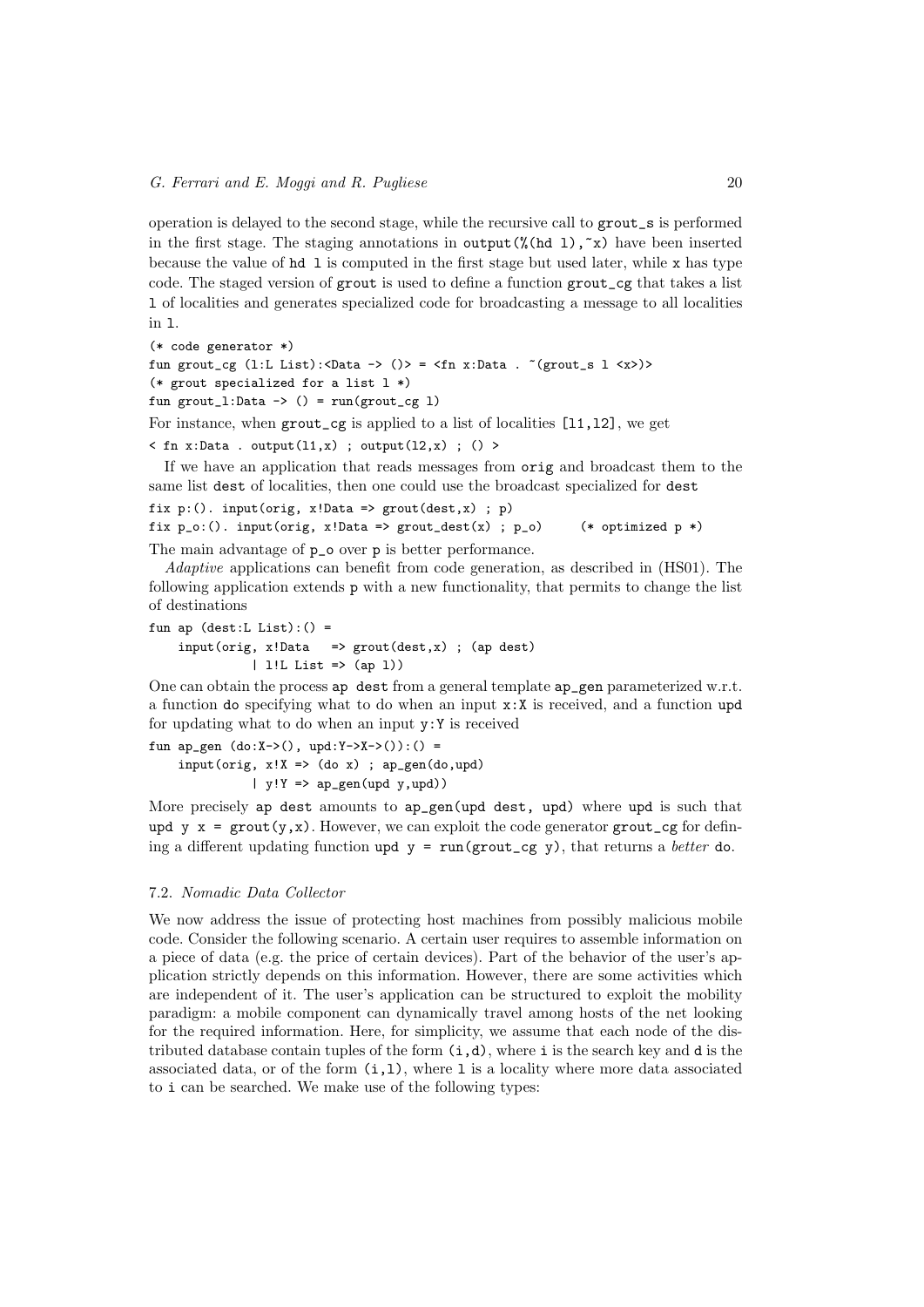```
L (* localities *)
type Key = ... (* authorization keys *)
type Data = \dots(* polymorphic types of local operations input, output, spawn *)
type I = V X. (L, U = > X) \rightarrow Xtype 0 = V X. (L,X) \rightarrow ()type S = V X. (() -> X) -> ()
(* polymorphic types of meta-operations for input, output, spawn *)
type MI = Key \rightarrow <I>type MO = Key \rightarrow <0>type MS = <S>(* code abstractions with static security checks *)
type MEnvK = (L, MI, MO, MS)type CAK = MEMvK \rightarrow \langle)
```
The types of meta operations exploit code types, hence meta operations are able to insert the code fragments of the operations provided locally into larger programs.

The type of code abstractions (e.g. the type of mobile code) is parameterized with respect to the locality (where the code will be executed) and the meta-operations. In other words, the type of code abstractions can be intuitively interpreted as the network environment of the code. This environment must be fed with the information about the current location and its local operations. We want to emphasize the fact that the meta-operations for communication require an authorization key as parameter. In such a way, depending on the value of the key k (that is checked in the example below by a function safe), the meta-operation in' k could generate an actual input without run-time overhead, or () when the key does not allow to read anything (or customized run-time checks, that we do not detail). Customization of the other local operations can be done similarly.

# fun in' (k:Key): $\langle I \rangle$  = if safe k then  $\langle$ input> else  $\langle$ ()>

We now discuss the main module of our mobile application: the nomadic data collector. The code abstraction  $pca(k,i,u)$  is the mobile code which retrieves the required information on the distributed database. The parameter k is an authorization key, i is a search key, and u is the locality where all data associated to i should be collected. The behavior of the mobile code  $\text{pca}(k,i,u)$  is rather intuitive. After being activated,  $pca(k,i,u)$  spawns a process that perform a *local query* (here the query removes data which are associated in the local database to the search key i). Then the mobile code forwards the result of the query to the tuple space located at u, and sends copies of itself (i.e. of  $pca(k,i,u)$ ) to localities that may contain data associated to i. In the definition of  $pca(k,i,u)$  cross-stage persistence is used to hard-wire the parameters i and u at the appropriate level.

```
fun pca(k:Key, i:Data, u:L):CAK =fix ca:CAK. fn (self', in', out', spawn'):MEnvK .
    \langle spawn' {()} (() => fix p:().
         \tilde{f}(in' k) \{(x)\}(\% self', (-=\& i, x! Data) =>
                        \tilde{c} (out' k) {Data} (%u,x)) ; p);
      fix q:().
```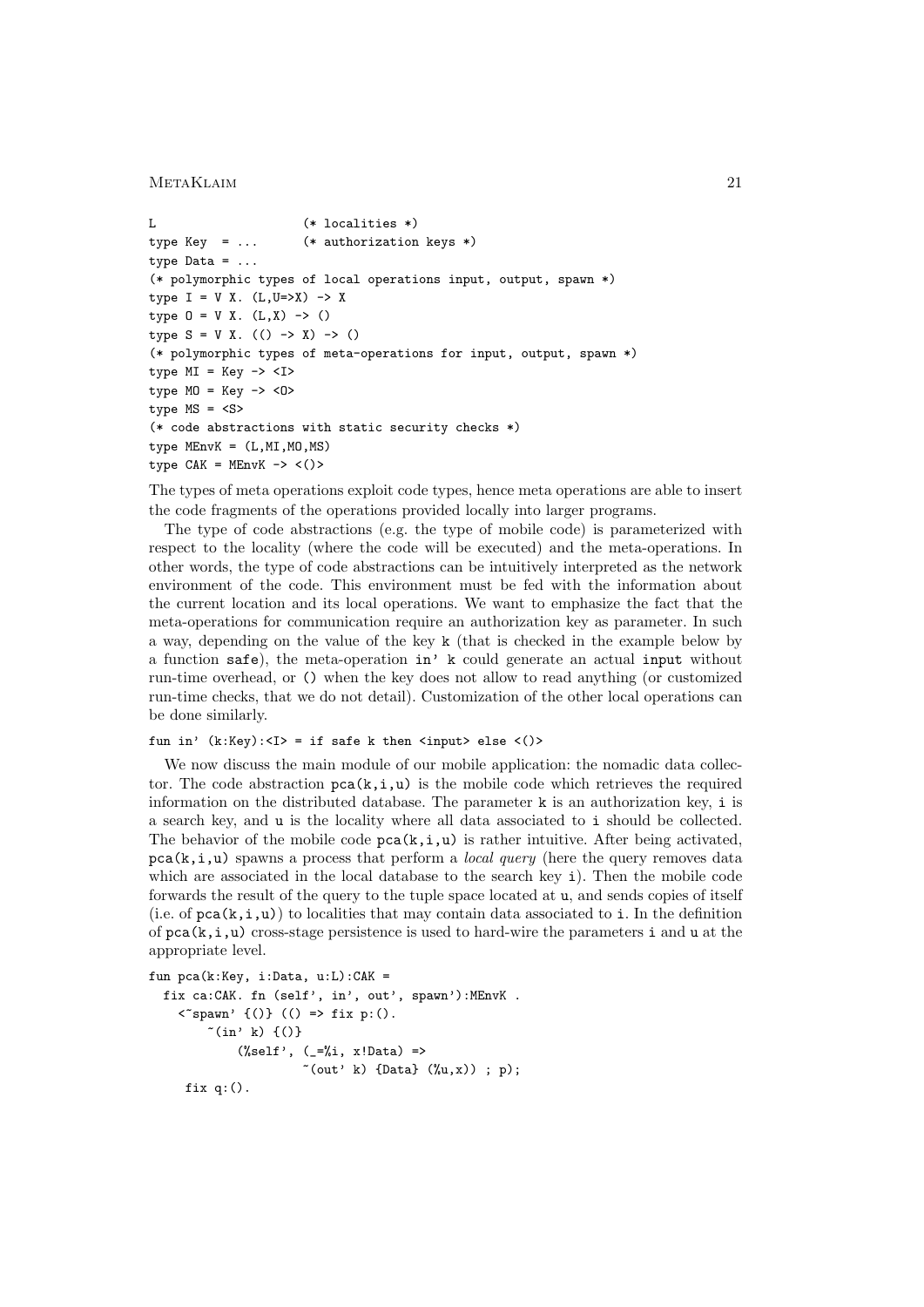$\tilde{m}(in' k)$  {()}  $(\% self', (-=\& i, 1!L) \Rightarrow$  $*(out' k) {CAK} (1, %ca)) ; q>$ 

The code abstraction  $pca(k,i,u)$  is instantiated and activated by process execute. This process fetches code abstractions of type CAK from the local tuple space, instantiates them by providing a customized environment env, and finally activates the resulting code.

```
fun execute (self:L, env:MEnvK):() =
  fix exec:().
      input (self, X!CAK \Rightarrow spawn (() => run(X env)) ; exec)
```
## 7.3. Dynamic Linking and Loading

We now present the METAKLAIM implementation of a basic facility to dynamically load components. We have already pointed out that a key issue of most WAN applications is the ability to control the loading policy of components. One may want either to load components just-when-needed, or prefer to fetch in advance all components requested by a certain application. The (naive) solution is to parameterize applications with respect to a linker, and call the linker whenever a component (or service) is needed. However, this does not ensure enough flexibility. A better approach is to define a generative component parameterized with respect to a meta-linker. The meta-linker can decide whether to load a requested component at code-generation-time, by immediately invoking the linker, or to postpone the loading at run-time, namely by generating code for a call to the linker.

Hereafter, we view a linker as a specialized component which, given a name of a service, either succeeds in establishing a connection between the service and the calling application by returning an authorization key, or raises an exception. Indeed, we are not interested in the details of the linker, but only in its abstract behavior. We make use of the following basic types:

```
type Key = ... (* authorization keys *)
type Name = \dots (* service names *)
```
A linker behaves like a function: given the name of the component returns the authorization key required to exploit component functionalities. Hence, a linker has the type

```
type Linker = Name \rightarrow Key (* linkers *)
```
A meta-linker is an higher order component which given the name of a component returns a frozen authorization key: the metadata information which has to be actualized to provide the linking step. Hence, the meta-linker delays the computation which performs the linking of the component. The meta-linker has the type

```
type MLinker = Name \rightarrow <Key> (* metalinkers *)
```
Finally, a parameterized component is a component whose linking policy has not been fixed in advance. To behave properly a meta-linker must be supplied to the parameterized component. Hence, the type of a parameterized component is:

type PC = MLinker -> <()> (\* parameterized components \*)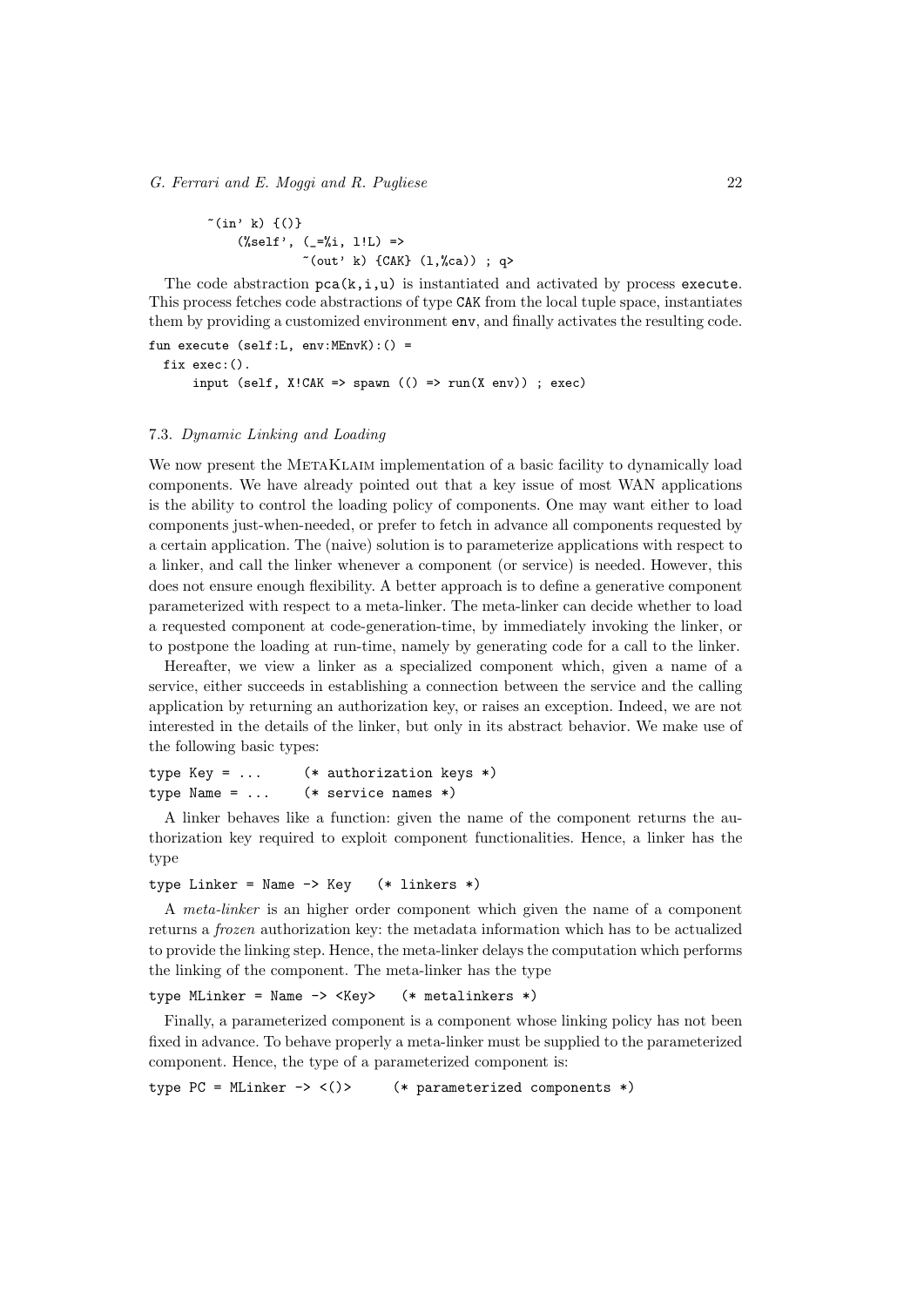A directory (i.e. repository) of components in MetaKlaim takes the form of a tuple space. Parameterized components are distinguished tuples stored in the tuple space: they are tuples having type PC.

The input operation is the basic facility to find a component inside a directory. It queries the tuple space to find the required component: pattern-matching is used to select components according to their types . For instance, the expression

input (self,  $x!PC \Rightarrow$  spawn(() => e)

queries the local tuple space to select a parameterized component of type PC.

The following process execute fetches a parameterized component from the local tuple place, generates code by supplying it a meta-linker, and then spawns a process that executes the generated code.

```
fun Mexecute (self:L, mlinker:MLinker):() =
  fix exec:().
```
input (self,  $x!PC=>$  spawn(() => run(x mlinker)) ; exec)

An invocation of the meta-linker will be of the form  $\langle \cdot, \cdot, \cdot \rangle$  (mlinker n)... >. The escape operator ~e is used to insert delayed computation into larger computation. Using the meta programming facilities, the programmer has a fine grain control on the evaluation order of the program. For instance, the meta-linker can decide whether to invoke the linker at code generation time, i.e. mlinker  $n = \langle \n\%$  (linker n)>, or whether to generate code for invoking the linker at run-time, i.e. mlinker  $n = \frac{\sqrt{1}}{2}$  inker  $n = \frac{1}{2}$ . In the first case, linker n is statically evaluated; if the linker fails to make a connection, the code of the application will not be executed at all.

Notice that the MExecute cannot be transmitted over the net. It is not a mobile component since it will not get through the dynamic checking of the pattern matching. The critical point is that the input operation could have been programmed to download a malicious component from a remote, untrusted, host.

A mobile Meta-Execute can be programmed as follows

```
fun MMExecute (self:L, mlinker:MLinker, in', spawn', run'):() =
  fix exec:().
```
in' (self,  $x!PC=>$  spawn'(() => run'( $x$  mlinker)) ; exec)

The type of MMExecute is parameterized with respect to the locality (where the code will be executed) and the local operations exploiting the full power of system F.

#### 8. Related Work

There are several approaches related with some of the issues tackled by METAKLAIM. Some of these approaches have been mentioned in the first two sections of the paper, here we only consider the most strictly related one and draw comparisons with some process languages equipped with process distribution and higher-order remote communication.

Kali Scheme (CJK95) is a distributed implementation of Scheme (SS75) which adds to facilities for program distribution and for communication of higher order objects, such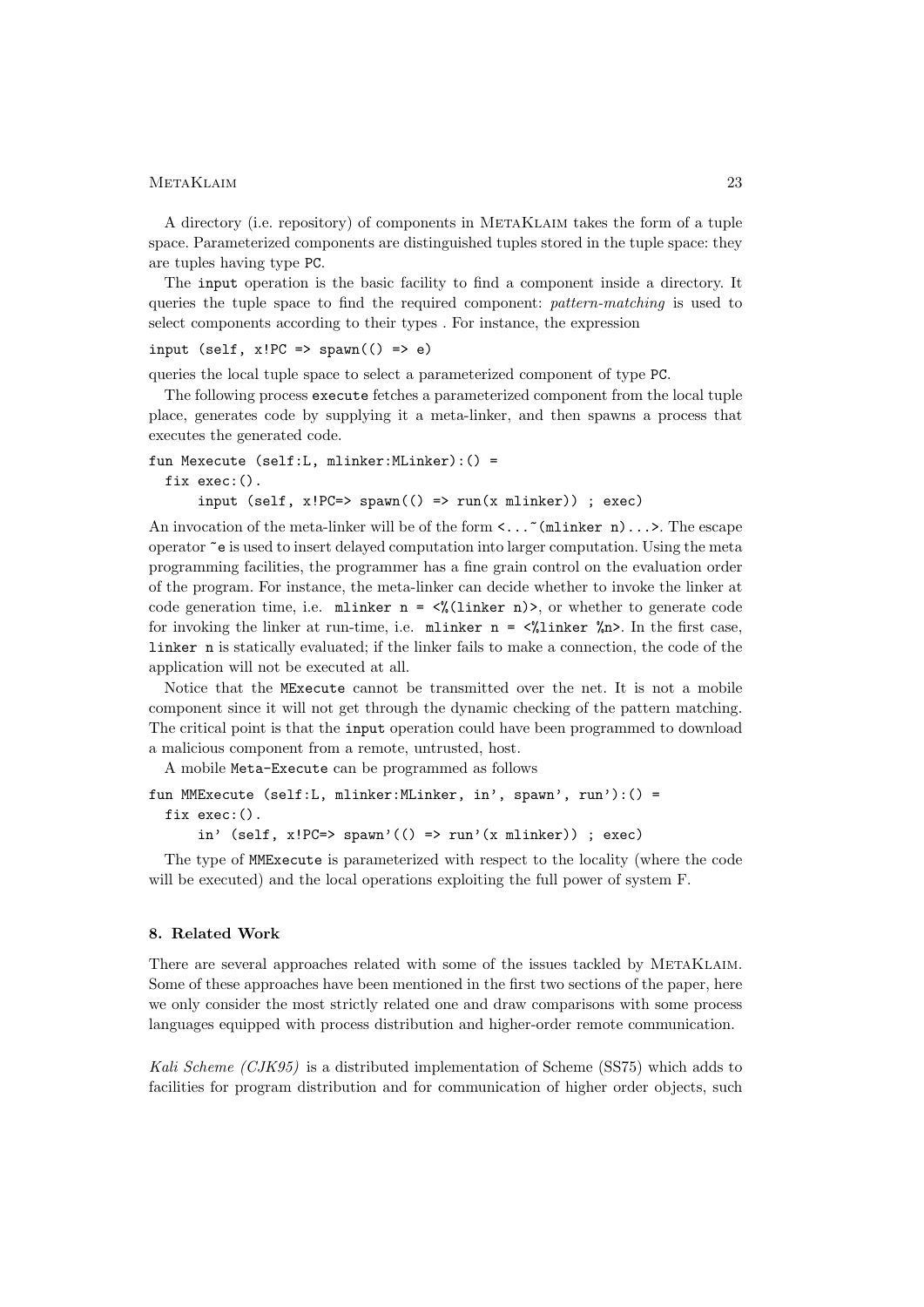as procedures and closures. These features, and the continuation passing programming style inherited from Scheme, fit the language also for applications dealing with dynamic code transmission, linking and generation. However, differently from METAKLAIM, the language does not have a type system and type errors are detected at run-time.

Dπλ (YH99a) is the result of integrating the call-by-value λ-calculus, the π-calculus, and primitives for process distribution and remote process creation. Differently from MetaKlaim, communication is synchronous and channel based, and localities are anonymous. This last feature implies that localities cannot be explicitly referred by processes and do not have a first-class status, thus the distributed fragment of the calculus is not as expressive as METAKLAIM.  $D\pi\lambda$  permits the transmission of process abstractions parameterized with respect to resource (i.e. channel) names. The language is equipped with a type system that, by constraining values that may be output, statically guarantees that processes willing to perform inputs at a given channel are co-located. The type system for  $D\pi\lambda$  is completely static and relies on restrictions laid on values that are sent across localities, whilst the type system for METAKLAIM uses dynamic checks for controlling the type of values that are received by input actions. Moreover, for a  $D\pi\lambda$  system to type check all of its subsystems have to type check (this burden is partially alleviated from the fact that subsystems can be type checked independently and then composed while checking compatibility of their use of resources), while a METAKLAIM net can also be partially checked relatively to a subset of localities (in the same spirit as (RH99)). These features indicate that the METAKLAIM approach better fits also open and, possibly, untrusted large scale distributed systems where it is important to protect hosts from imported code.

(YH99b) extends to  $D\pi\lambda$  the type system of (YH02) for an higher order variant of the  $\pi$ -calculus. This type system permits controlling the effect of transmitted process abstractions on local resources (i.e. channels). All the remarks about the first type system also apply to this one. Furthermore, differently from METAKLAIM, processes are assigned fine-grain types that, like interfaces, record the resources to which processes have access together with the corresponding capabilities, and process abstractions are assigned dependent functional types that abstract from channel names and types. Although process abstractions are not polymorphic as in MetaKlaim, channel names may appear and be bound both in terms and in types and thus, in some sense, play the role of METAKLAIM type variables.

Confined- $\lambda$  (Kir01) is an higher-order functional language that supports distributed computing by allowing expressions at different localities to communicate via channels. In Confined- $\lambda$ , authors of code can assign regions (i.e. subsystems) to values in order to limit the part of a system where a value can freely move. Then, a type system is defined that statically guarantees that each value can roam only within the corresponding region. Differently from our approach, communication is channel based, localities cannot be dynamically created, the transmissible process abstractions can be parameterized with respect to channel names, and the type of a transmissible value restricts the subsystem where the value can freely move. The Confined- $\lambda$  type system is completely static and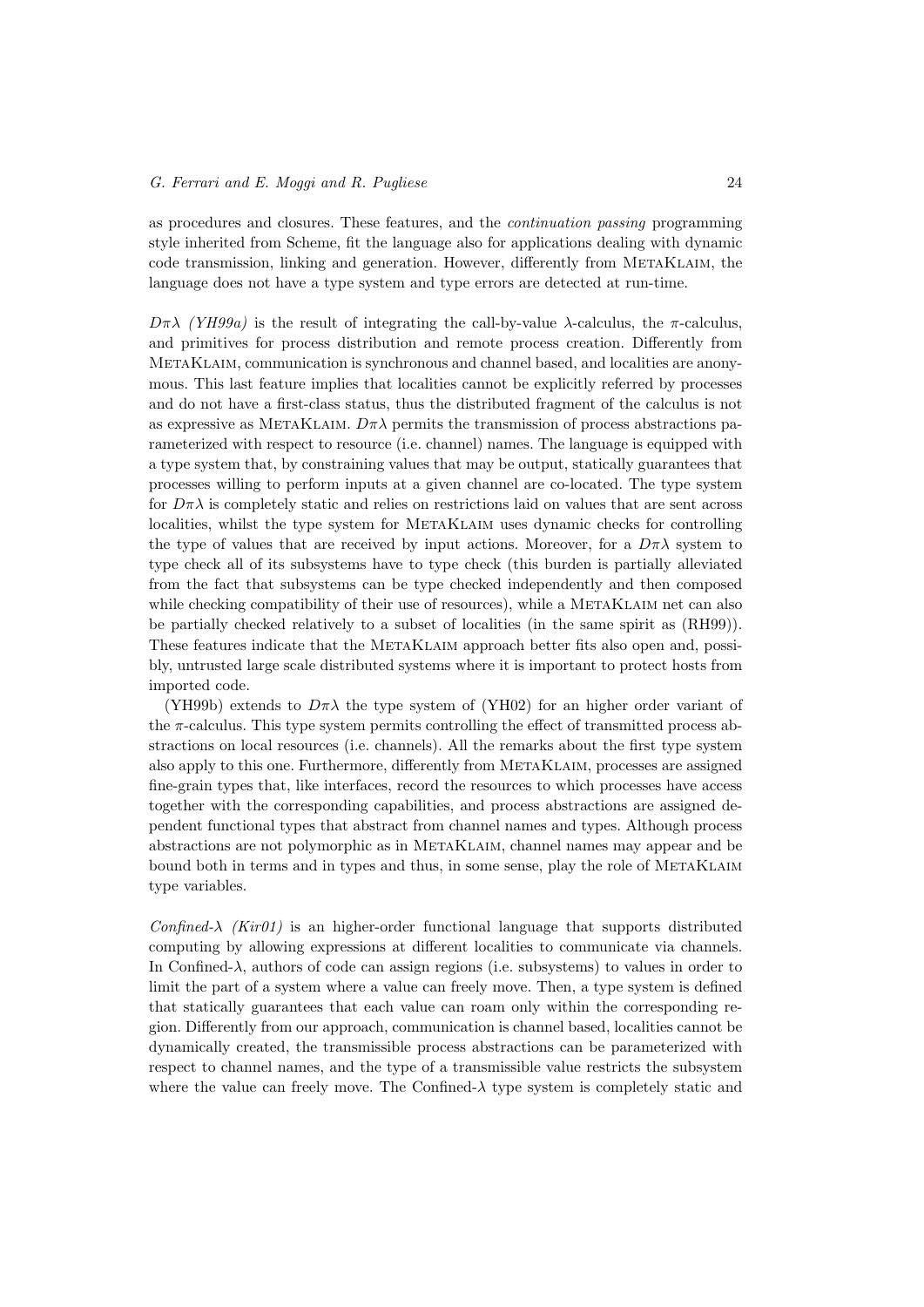# MetaKlaim 25

relies on restrictions laid on values whenever they are used as arguments of output operations, while the MetaKlaim type system relies on dynamic checks whenever input operations are performed. Moreover, differently from METAKLAIM, a Confined- $\lambda$  program may execute only if all the expressions it contains are well-typed. In conclusion, while the METAKLAIM approach better fit open and untrusted large scale distributed systems, the Confined- $\lambda$  approach is more suitable for guaranteing secrecy properties, i.e. that a given (secret) information is not leaked outside a fixed subsystem, in small scale distributed systems.

Additional examples of type systems for distributed higher order functional languages can be found in (Kir02). In addition to the previous considerations, we can also say that they all use static effect systems for approximating dynamic properties, while MetaKlaim uses global values, which is a naive way of saying that processes have no effect annotations in their type.

# 9. Conclusions and Future Work

We have described METAKLAIM, a foundational calculus for global computing. Our approach is based on polymorphic types  $\acute{a}$  la system  $F$ , staging constructs ( $\acute{a}$  la METAML), and dynamic type checking. To the best of our knowledge, METAKLAIM is the first calculus that integrates multi-stage features with primitives for mobile distributed processes. In this paper we have mainly focussed on developing the foundations of its mathematical theory, but we believe that our programming notations can form the core of a real programming language with facilities for code mobility and multi-stage programming. The consistency of operational semantics and type system implies that in our approach hosts are protected from imported code, thus ensuring various kinds of host security. This, together with the possibility of partially checking METAKLAIM nets only relatively to subsets of localities, make METAKLAIM suitable for programming applications in open and, possibly, untrusted large scale distributed systems.

Process calculi with distribution and mobility other than KLAIM could in principle be enriched with staging and meta-programming constructs. However, if some properties must be guaranteed, mobile code should be dynamically checkable and, possibly, customizable. This in practice requires the exploitation of higher-order remote communication (to split code migration into code exchange and code spawning) and code types at the object level, and does not seem to fit well with process calculi with just name passing.

There are several directions one can consider for improving METAKLAIM, for instance

- We could replace Klaim's flat structure of localities with hierarchical (dynamically changing) tree structure typical of Ambients (CG00b). Each ambient will have a tuple space, a pool of local processes, and a pool of (mobile) sub-ambients.
- We could refine the type system into a type-and-effect system (TJ94), and extend it with dynamics (ACPR95; Dug99).
- We could introduce guardians for monitoring node activities (FMP02), in addition to the dynamic checks performed by processes (during an input-action).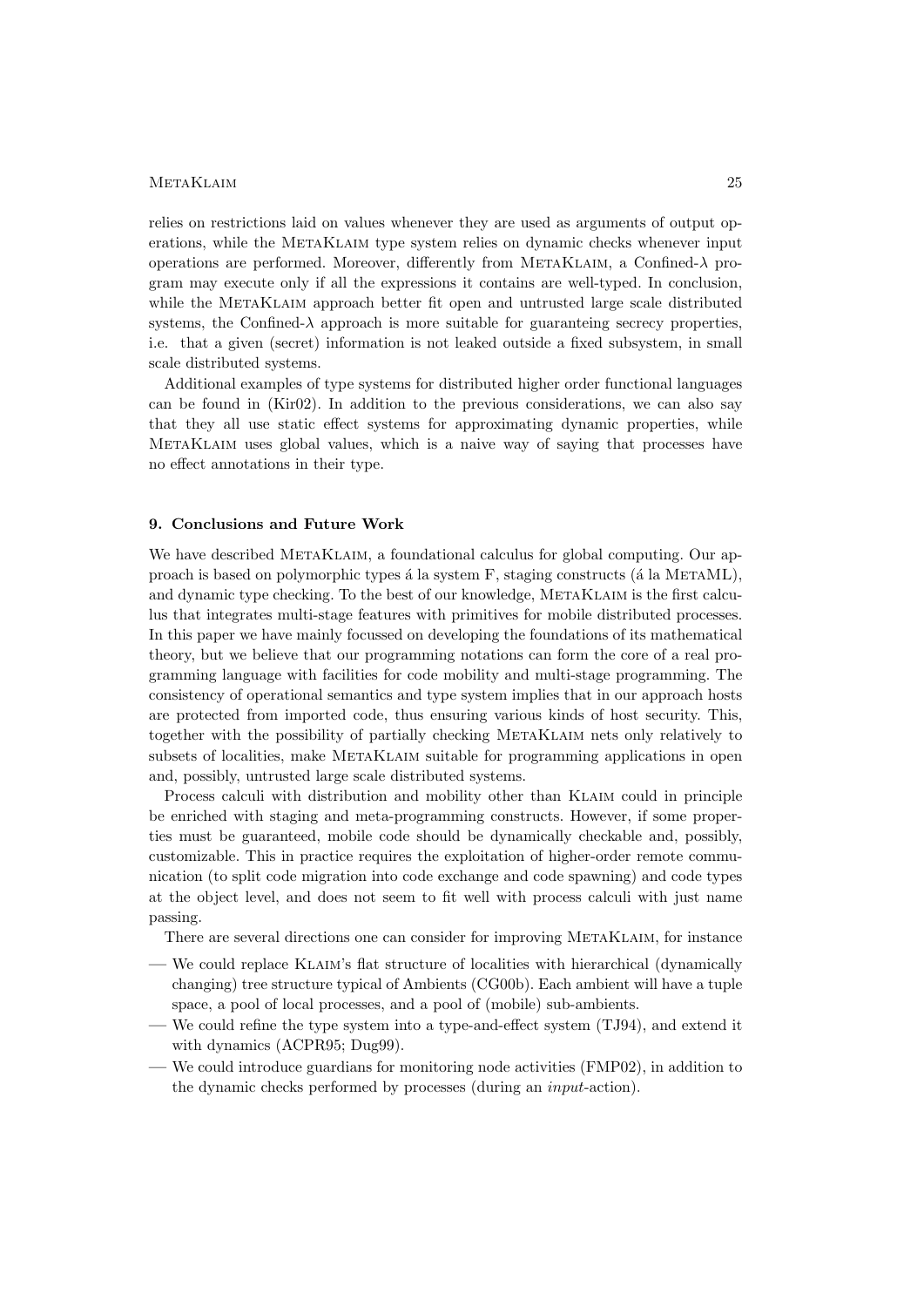As a future work we plan to implement METAKLAIM by possibly exploiting the KLAIM prototype implementation as a starting point. The Klaim prototype implementation can be downloaded from the KLAIM homepage (KHP98), while its detailed description, together with some programming examples, can be found in (BDP02). Moreover, we also plan to develop realistic WAN applications to gather more data for further validating the advantages of the approach and to assess our linguistic choices (for example, different forms of output could be envisaged that differ for the amount of performed checks and, then, for the secrecy properties guaranteed).

Acknowledgements. We thank the anonymous referees for their useful comments and criticisms, and Didier Remy for his advise to look at dynamics in statically typed languages.

#### References

- M. Abadi, L. Cardelli, B. Pierce, and G. Plotkin. Dynamic typing in a statically typed language. ACM Transactions on Programming Languages and Systems, 13(2):237–268, April 1991.
- M. Abadi, L. Cardelli, B. Pierce, and D. Remy. Dynamic typing in polymorphic languages. Journal of Functional Programming, 5(1):111–130, January 1995.
- L. Bettini, R. De Nicola, and R. Pugliese. Klava: a Java Package for Mobile Code. Software Practice and Experience, 32:1365–1394, 2002.
- L. Cardelli. Program fragments, linking, and modularization. In Conference Record of POPL '97: The 24th ACM SIGPLAN-SIGACT Symposium on Principles of Programming Languages, pages 266–277, Paris, France, 15–17 January 1997.
- L. Cardelli. Type systems. In A.B.Jr Tucker, editor, The Computer Science and Engineering Handbook. CRC Press, 1997.
- L. Cardelli. Abstractions for Mobile Computation. In J. Vitek and C. Jensen, editors, Secure Internet Programming: Security Issues for Mobile and Distributed Objects, number 1603 in LNCS, pages 51–94. Springer-Verlag, 1999.
- N. Carriero and D. Gelernter. Linda in Context. Comm. of the ACM, 32(4):444–458, 1989.
- L. Cardelli and A.D. Gordon. Mobile ambients. Theoretical Computer Science special issue on Coordination, 240(1), July 2000.
- L. Cardelli and A.D. Gordon. Mobile ambients. Theoretical Computer Science, 240(1):177–213, 2000. An extended abstract appeared in Proceedings of FoSSaCS '98, number 1378 of Lecture Notes in Computer Science, pages 140-155, Springer, 1998.
- H. Cejtin, S. Jagannathan, and R. Kelsey. Higher-order distributed objects. ACM Transactions on Programming Languages and Systems, 17(5):704–739, 1995.
- C. Calcagno, E. Moggi, and T. Sheard. Closed types for safe imperative MetaML. To appear in Journal of Functional Programming, 2002.
- Microsoft Corporation. Microsoft DCOM Technical Overview, 2001. Available on-line at http://www.microsoft.com/ntserver/techresources/appserv/COM/dcomtec.asp.
- R. Davies. A temporal-logic approach to binding-time analysis. In the Symposium on Logic in Computer Science (LICS '96), pages 184–195, New Brunswick, 1996. IEEE Computer Society Press.
- R. De Nicola, G. Ferrari, and R. Pugliese. Klaim: a Kernel Language for Agents Interaction and Mobility. IEEE Transactions on Software Engineering, 24(5):315–330, 1998.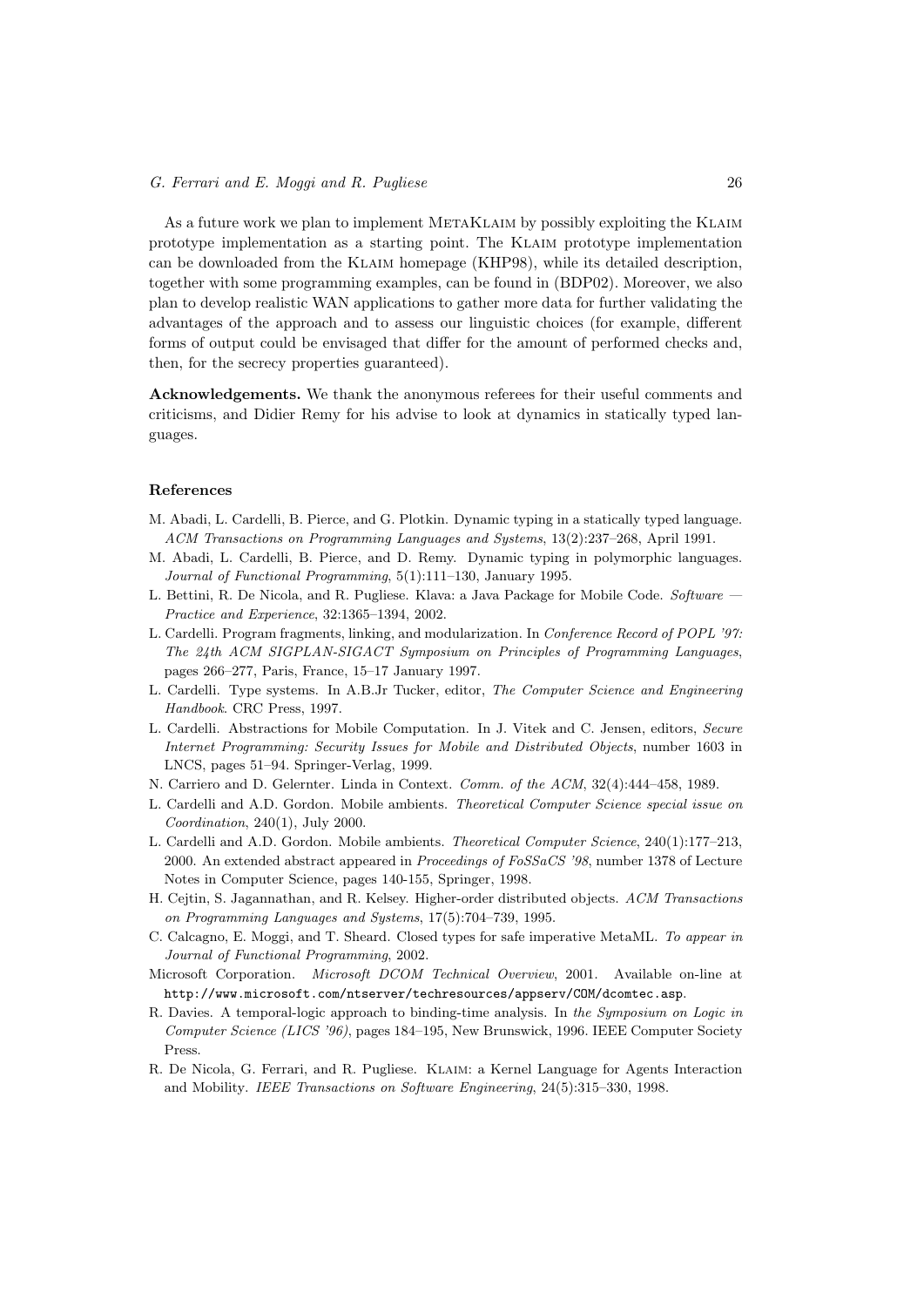## MetaKlaim 27

- R. De Nicola, G. Ferrari, R. Pugliese, and B. Venneri. Types for Access Control. Theoretical Computer Science special issue on Coordination, 240(1):215–254, 2000.
- S. Drossopoulou. Towards an abstract model of java dynamic linking and verification. In Proc. of The Third ACM SIGPLAN Workshop on Types in Compilation, Montreal, Canada, September 21, 2000. ACM.
- D. Duggan. Dynamic typing for distributed programming in polymorphic languages. ACM Transactions on Programming Languages and Systems, 21(1):11–45, 1999.
- U.W. Eisenecker and K. Czarnecki. Generative Programming: Methods, Tools, and Applications. Addison-Wesley, 2000.
- T. Fraser, L. Badger, and M. Feldman. Hardening COTS software with generic software wrappers. In IEEE Symposium on Security and Privacy, pages 2–16, 1999.
- C. Fournet, G. Gonthier, J. J. Levy, L. Maranget, and D. Remy. A Calculus of Mobile Agents. In U. Montanari and V. Sassone, editors, Proc. of 7th Int. Conf. on Concurrency Theory  $(CONCUR'96)$ , volume 1119 of *LNCS*, pages 406–421. Springer-Verlag, 1996.
- G. Ferrari, E. Moggi, and R. Pugliese. Guardians for ambient-based monitoring. In V. Sassone, editor, F-WAN: Foundations of Wide Area Network Computing, number 66 in ENTCS. Elsevier Science, 2002.
- A. Fuggetta, G. Picco, and G. Vigna. Understanging code mobility. IEEE Transactions on Software Engineering, 24(5):342–361, 1998.
- D. Gelernter. Generative Communication in Linda. ACM Transactions on Programming Languages and Systems, 7(1):80–112, 1985.
- J.-Y. Girard. Interprétation fonctionelle et élimination des coupures dans l'arithmétique d'ordre supérieur. Thèse de doctorat d'etat, University of Paris VII, 1972.
- M. Hennessy and J. Riely. Distributed processes and location failures. Theoretical Computer Science, 266(1–2):693–735, September 2001.
- B. Harrison and T. Sheard. Dynamically adaptable software with metacomputations in a staged language. In W. Taha, editor, Proc. of the Int. Work. on Semantics, Applications, and Implementations of Program Generation (SAIG), volume 2196 of LNCS, pages 163–182. Springer-Verlag, 2001.
- M. Hicks and S. Weirich. A calculus for dynamic loading. Technical Report MS-CIS-00-07, University of Pennsylvania, 2000.
- M. Hicks, S. Weirich, and K. Crary. Safe and flexible dynamic linking of native code. In R. Harper, editor, Proc. of Types in Compilation: Third International Workshop, TIC 2000, volume 2071 of LNCS, pages 147–176. Springer-Verlag, 2000.
- S. Kamin, M. Callahan, and L. Clausen. Lightweight and generative components II: Binary-level components. In  $(Tah00)$ , pages 28–50, 2000.
- The Klaim Home Page, 1998. Provides source code, applications and documentation online at http://music.dsi.unifi.it/klaim.html.
- Z.D. Kirli. Confined mobile functions. In 14th IEEE Computer Security Foundations Workshop  $(CSFW'01)$ , pages  $283-294$ , Washington - Brussels - Tokyo, June 2001. IEEE Computer Society.
- Z.D. Kirli. Mobile Computation with Functions. Kluwer, April 2002.
- A. Kennedy and D. Syme. The design and implementation of generics for the .net common language runtime. In Proc. ACM SIGPLAN Conference on Programming Language Desing and Implementation (PLDI), Snowbird, Utah, USA, june 2001. ACM Press.
- G. Morrisett and N. Glew. Type-safe linking and modular assembly language. In Proc. of the 26th ACM SIGPLAN-SIGACT Symposium on Principles of Programming Languages, pages 250–261. ACM, 1999.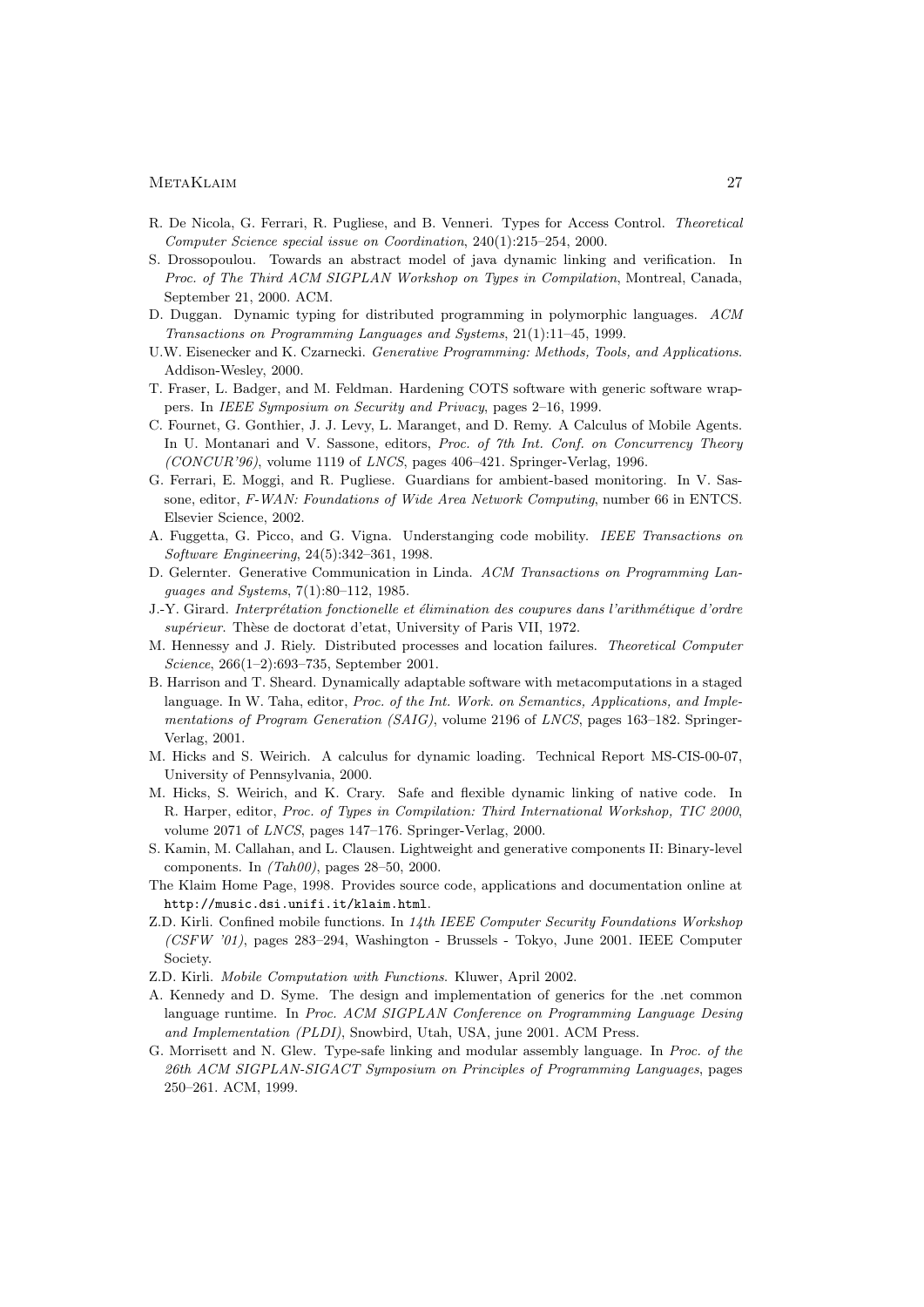- The MetaML Home Page, 2000. Provides source code and documentation online at http://www.cse.ogi.edu/PacSoft/projects/metaml/index.html.
- SUN Microsystems. Java Beans API Specification, 2002. Available on-line at http://java.sun.com/products/javabeans/docs/spec.html.
- D. Musser and A. Saini. STL Tutorial and Reference Guide:  $C++$  Programming with the Standard Template Library. Professional Computing Series. Addison Wesley, 1996.
- J.C. Reynolds. Towards a theory of type structure. In Proceedings Colloque sur la Programmation, Paris, volume 19 of Lecture Notes in Computer Science, pages 408–425, New York, NY, june 1974. Springer-Verlag. Extension of typed lambda calculus to user-defined types and polymorphic functions.
- J. Riely and M. Hennessy. Trust and partial typing in open systems of mobile agents. In Proceedings of POPL '99, pages 93–104. ACM, 1999. Full version as CogSci Report 4/98, University of Sussex, Brighton.
- G.-C. Roman, G.P. Picco, and A.L. Murphy. Software engineering for mobility. In Proceedings of the 22th International Conference on Software Engineering (ICSE-00), pages 241–260, NY, June 4–11 2000. ACM Press.
- F.B. Schneider. Enforceable security policies. ACM Transation on Information and System Security, 3(1):30–50, 2000. Also appeared as Technical Report TR99-1759, Department of Computer Science, Cornell University, Jul 1999.
- P. Sewell. Modules, abstract types, and distributed versioning. In C. Norris and Jr.J.B. Fenwick, editors, Proceedings of the 28th ACM SIGPLAN-SIGACT Symposium on Principles of Programming Languages (POPL-01), volume 36, 3 of ACM SIGPLAN Notices, pages 236–247, New York, January 17–19 2001. ACM Press.
- T. Sheard. Using MetaML: A staged programming language. In Lecture Notes in Computer Science, volume 1608, pages 207–239, 1999.
- T. Sheard. Accomplishments and research challenges in meta-programming. In W. Taha, editor, Proc. of the Int. Work. on Semantics, Applications, and Implementations of Program Generation (SAIG), volume 2196 of LNCS, pages 2–46. Springer-Verlag, 2001.
- F.B. Schneider, G. Morrisett, and R. Harper. A language-based approach to security. In Informatics: 10 Years Ahead, 10 Years Back. Conference on the Occasion of Dagstuhl's 10th Anniversary, number 2000 in Lecture Notes in Computer Science, pages 86–101. Springer-Verlag, 2000.
- G.J. Sussman and G.L. Steele. Scheme: An Interpreter for Extended Lambda Calculus. Technical Report AI Memo, no. 349, Massachusetts Institute of Technology, Artificial Intelligence Laboratory, 1975.
- M. Shields, T. Sheard, and S.L. Peyton Jones. Dynamic typing as staged type inference. In ACM, editor, Conference record of the 25th ACM SIGPLAN-SIGACT Symposium on Principles of Programming Languages, pages 289–302, New York, NY, USA, 1998. ACM Press. San Diego, California, 19–21 January 1998.
- P. Sewell and P.T. Wojciechowski. Nomadic Pict: Language and infrastructure design for mobile agents. IEEE Concurrency, 8(2):42–52, April/June 2000.
- W. Taha, editor. Semantics, Applications, and Implementation of Program Generation, volume 1924 of Lecture Notes in Computer Science, Montréal, 2000. Springer-Verlag.
- J.-P. Talpin and P. Jouvelot. The type and effect discipline. Information and Computation, 111(2):245–296, 1994.
- W. Taha and T. Sheard. Multi-stage programming with explicit annotations. In *Proceedings of* Symposium on Partial Evaluation and Semantics Based Program manipulation, pages 203– 217. ACM SIGPLAN, 1997.